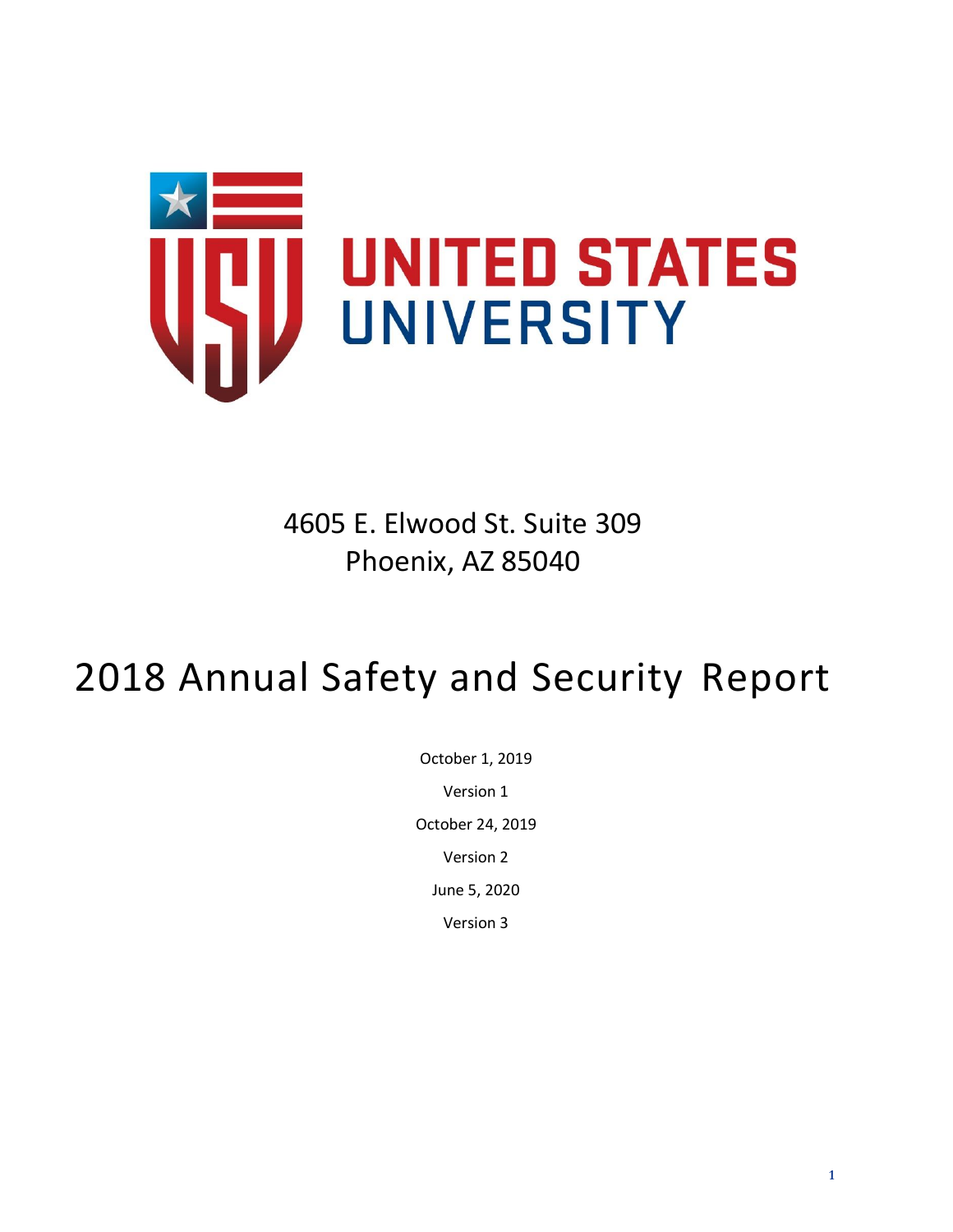### **Table of Contents**

| Ι.     |                                                                                          |
|--------|------------------------------------------------------------------------------------------|
| II.    |                                                                                          |
| III.   |                                                                                          |
| IV.    |                                                                                          |
| VI.    |                                                                                          |
| VII.   |                                                                                          |
| VIII.  |                                                                                          |
| IX.    |                                                                                          |
| Χ.     |                                                                                          |
| XI.    |                                                                                          |
| XII.   |                                                                                          |
| XIII.  |                                                                                          |
| XIV.   |                                                                                          |
| XV.    | Range of Penalties under This Policy and Disciplinary Procedures  20                     |
| XVI.   |                                                                                          |
| XVII.  |                                                                                          |
| XVIII. |                                                                                          |
| XIX.   |                                                                                          |
| XX.    |                                                                                          |
| XXI.   |                                                                                          |
| XXII.  | Confidentiality, Requests Not to Conduct Investigations, or Not to Report to Outside Law |
| XXIII. |                                                                                          |
| XXIV.  |                                                                                          |
| XXV.   |                                                                                          |
| XXVI.  |                                                                                          |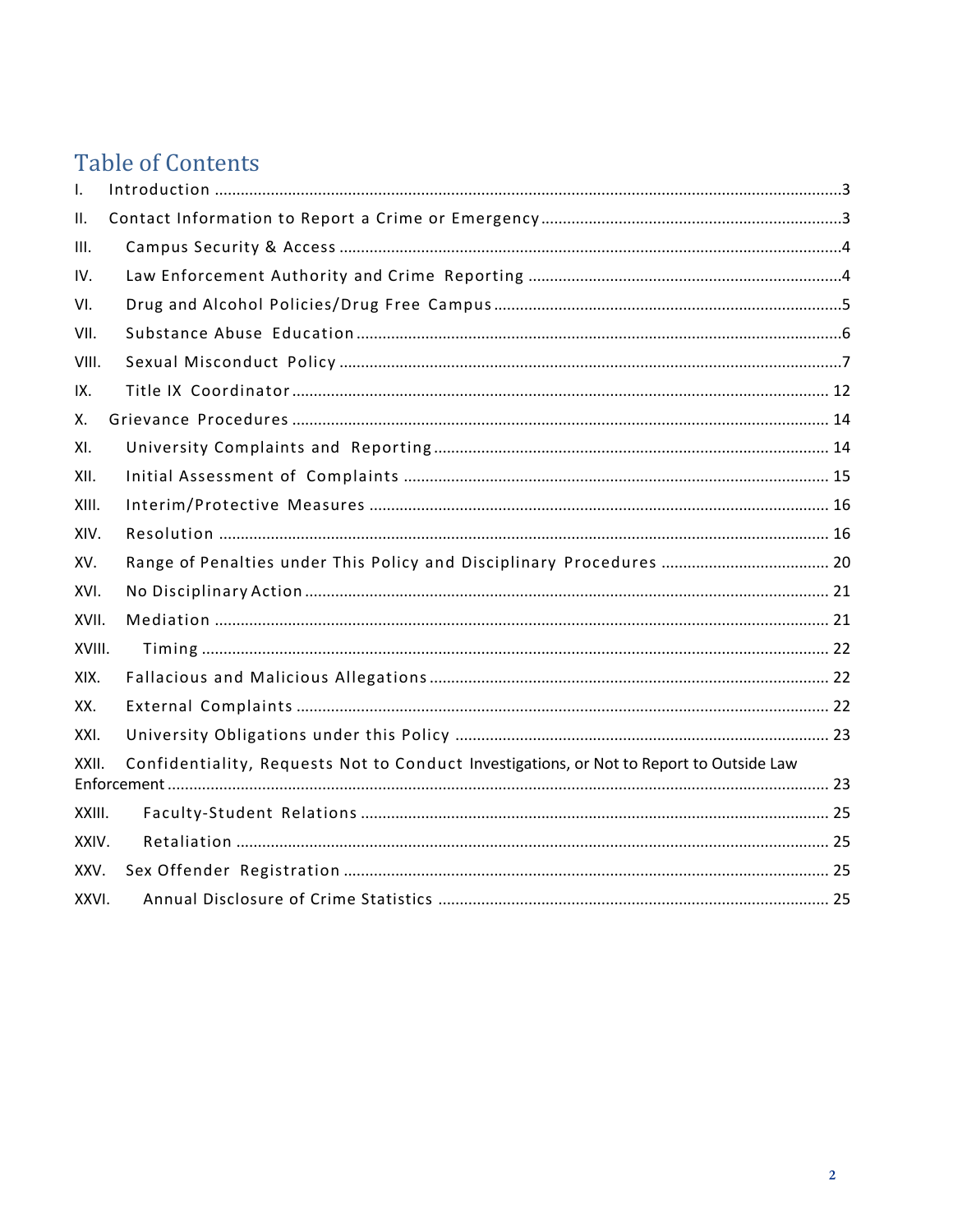### <span id="page-2-0"></span>I. Introduction

United States University (USU) prepares this report to comply with the requirements of the Federal Jeanne Clery Disclosure of Campus Security Policy and Crime Statistics Act ("Cleary Act"). United States University is committed to providing its students, faculty, staff, and guests a safe and secure environment.

This report covers USU's corporate (non-campus) location at 4605 E. Elwood St. Suite 309 Phoenix, AZ 85040. The location shares a building floor with an administrative center for Aspen University, its sister institution. As such, this report is prepared by members of the USU Safety Committee, which includes the President, Provost, Chief Financial Officer, Registrar, Director of Enrollment (Phoenix), and Title IX Coordinator in cooperation with the local law enforcement agencies and the Aspen University/United States University Safety Committee in Phoenix. Crime, arrest, and referral statistics include those reported to the local law enforcement agencies.

Each year, an email notification is made to all enrolled students, faculty and staff with the website to access this report. Current and prospective students and staff may obtain a copy of the report online at <https://www.usuniversity.edu/current-students/consumer-information/> or from the Chief Financial Officer.

### <span id="page-2-1"></span>II. Contact Information to Report a Crime or Emergency

Dial 911 for emergencies. All other crimes or suspicious activity may be reported to the following:

#### **Safety Coordinator**

Ken Cook, Director of Enrollment 4605 E. Elwood St. Suite 309 Phoenix, AZ 85040

Non-Emergency Police (Phoenix): 602-262-6151 Non-Emergency Fire (Phoenix): 602-495-5555

**Human Resources** 4615 E. Elwood St. Suite 100 Phoenix, AZ 85040 [HR@usuniversity.edu](mailto:HR@usuniversity.edu)

### **Sky Harbor Towers Security**

4615 E. Elwood St. Phoenix, AZ 85040 602-558-5294

It is important for staff to take responsibility for their own safety and well-being. USU strongly encourages employees to take steps to ensure the safety and security of their belongings, themselves, and others and to report any crimes or emergencies to local authorities. USU does not maintain student housing and does not have a police department. A designated Safety Coordinator is responsible for receiving and documenting incident reports.

USU has a policy in the United States University, Inc., Company Handbook Version 1.0, under Policy 8.0 Safety and Loss Prevention that allow victims or witnesses to report crimes on a voluntary, confidential basis to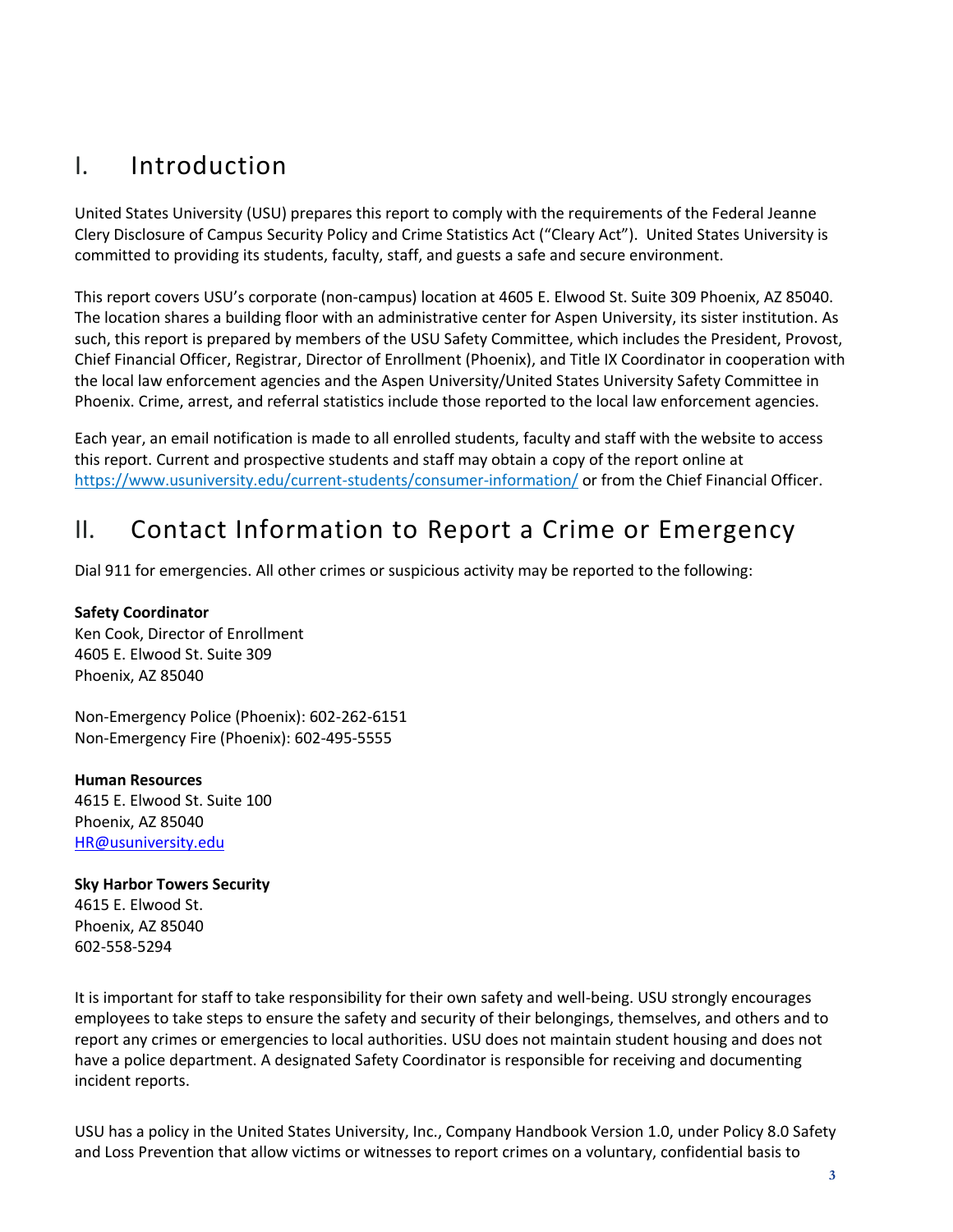University administrators. It may remain confidential, except where there is a legitimate need to know. In addition, under Policy 6.6 Security, employees are encouraged to immediately report potential security risks and/or suspicious conduct. The University neither employs professional counselors or pastoral (faith-based) counselors for use by staff nor follows a policy that encourages pastoral counselors and professional counselors to inform the persons whom they are counseling to report crimes on a voluntary, confidential basis for inclusion in the annual disclosure of crime statistics. Employees may anonymously report a crime directly to the local police or through other anonymous crime reporting mechanisms (such as Crime Stoppers).

### <span id="page-3-0"></span>III. Campus Security & Access

United States University's administrative center is located in a building complex, Sky Harbor Towers, which employs security personnel who are on site 24/7. During business, building lobby doors are unlocked. Key cards are issued to personnel for after-hours access. In addition, the administrative center is restricted with key card access at all times.

## <span id="page-3-1"></span>IV. Law Enforcement Authority and Crime Reporting

United States University enforces its administrative center security and access practices; it will not tolerate any criminal activity under any circumstances. Any and all crime occurrences in the administrative center and on public property within, or immediately adjacent to and accessible from the site that is reported to the campus security official, will be immediately reported to the appropriate law enforcement agency. Any and all crimes committed by a staff member may result in immediate dismissal from USU.

United States University staff have the authority to ask persons for identification and to determine whether individuals have lawful business in the administrative center. Criminal incidents are referred to the local police who have jurisdiction. All crime victims and witnesses are strongly encouraged to immediately report a crime. Prompt reporting will assure timely warning notices on‐campus and timely disclosure of crime statistics.

### V. Emergency Response and Evacuation Procedures

During a significant emergency or dangerous set of circumstances involving an immediate threat to the health or safety of students, faculty, or employees, the institution will send communication, via email, telephone call, and/or in-class announcement, to inform members of the USU community of the emergency or dangerous circumstances.

The Aspen/USU Safety Committee, which includes USU's Director of Enrollment, is responsible for confirming if an emergency or dangerous situation exists and for preparing the content of the emergency message. In this vein, the Committee will take into account the safety of the community and determine whether issuing a notification would (in its professional judgment) compromise efforts to assist a victim or to contain, respond to, or otherwise mitigate the emergency. The team will also decide whether to notify local authorities, the public, or both through other means, such as a press release or telephone call.

Aspen University and United States University conduct tests of the emergency response system and evacuation plan in conjunction with building management. Tests include, but are not limited to, fire drills conducted by building management and emergency messages tests.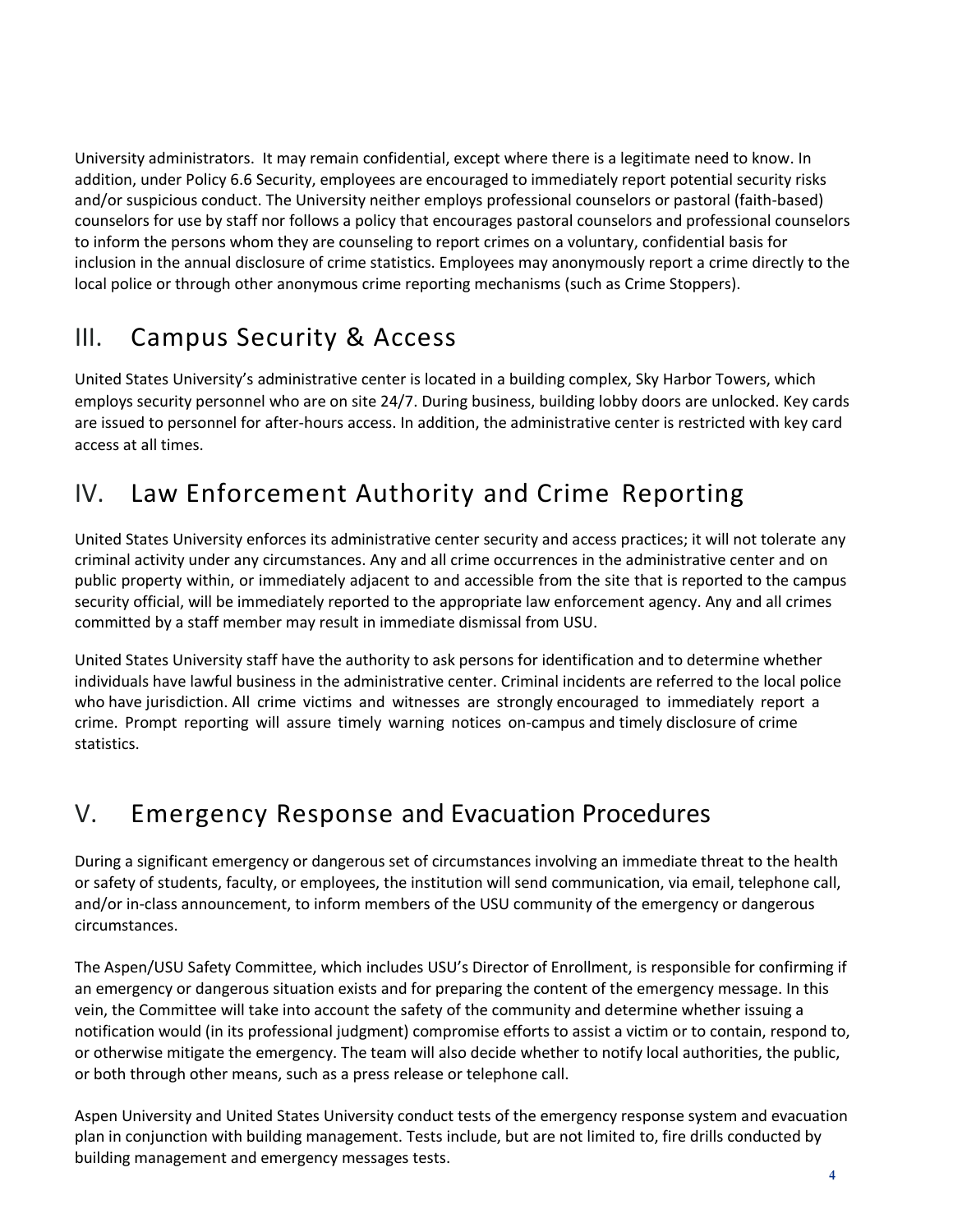#### **4605 Building Evacuation Procedures**

#### WHERE TO GO

- 1. Do not take the elevator unless prompted to do so.
- 2. Be sure to locate access the nearest stairwell,
- 3. Exit the building on the first (lower) level.
- 4. After exiting the building, proceed to the appropriate Aspen University emergency assembly location.
- 5. Leave the building immediately when an alarm sounds or if you are instructed to do so by management or authorized emergency personnel.

#### WHAT TO DO

- Notify others on your way out.
- Secure hazardous operations if possible.
- Take only important personal items.
- Leave non-essential items.
- Close doors behind the last person out of the room.
- Walk quickly and orderly to the nearest safe exit.
- Do not exit using elevators
- Do not re-enter the building until authorized
- Report any missing or trapped persons.
- Move away from the building
- Go to the established evacuation area

If you are required unable to LEAVE BUILDING do due to a physical disability, injury or obstruction:

- Go to the nearest area where there are no hazards.
- Hazard- free stairwell landings are the best areas to await assistance.
- Call 911 from a safe location.
- Contact a Safety Coordinator.
- Signal out the window to emergency personnel, if possible.
- Remain calm; responders will arrive.

The University does not have campus living quarters, thus does not maintain a Fire Safety Report/Fire Log or formal Missing Student Notification Policies and Procedures.

# <span id="page-4-0"></span>VI. Drug and Alcohol Policies/Drug Free Campus

United States University complies with the Drug Free Workplace Act of 1990 and the Higher Education Act Section 120a, 34 CFR 668.46(b) (4) (ii) and 34 CFR 668.46 (b) (8). The University policy regarding the possession, use, and/or sale of alcoholic beverages or illicit drugs on campus is governed by state and municipal law.

The Drug‐Free Workplace Act of 1988 and the Drug‐Free Schools and Communities Act Amendments of 1989 require that, as a condition of receiving funds or financial assistance under any Federal program, the University create and maintain a drug‐free environment and implement a program to prevent the Unlawful possession, use, or distribution of drugs, and the abuse of alcohol, by its students and employees.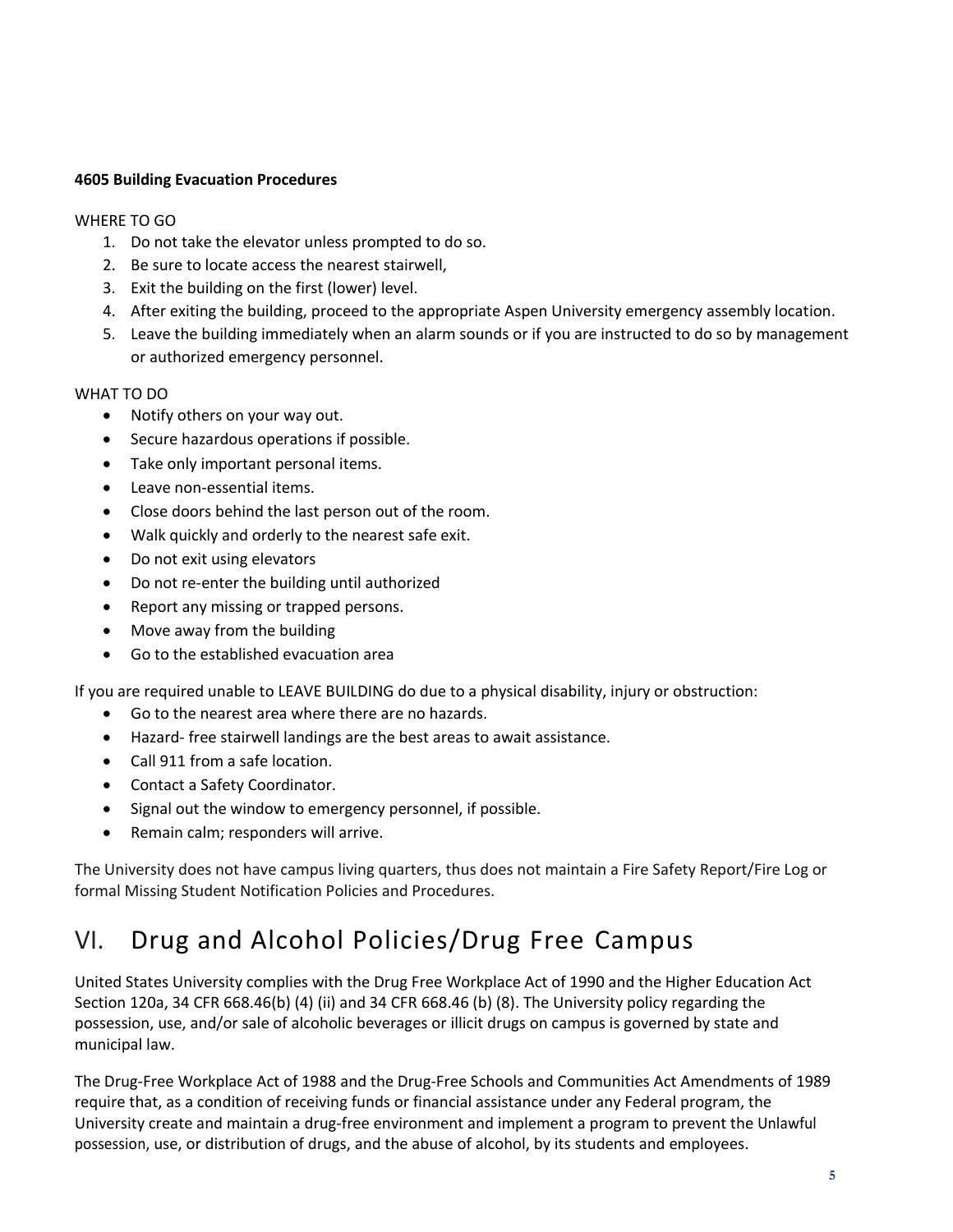In addition to being a violation of Federal and State laws, the possession and/or use of alcohol, the unlawful manufacture, distribution, dispensing, possession or use of illegal controlled substances on US University campuses, off-campus sites, workplace site of employees, or at any University-sponsored event is prohibited. No one may use illegal substances, or abuse legal substances, including alcohol, in a manner which impairs performance of assigned tasks. The University expects that individuals and groups will conduct themselves and operate within the scope of the rules and regulations. Violators of this prohibition are subject to criminal prosecution and/or disciplinary action, including reprimand, probation, suspension or expulsion, and/or termination of employment.

### <span id="page-5-0"></span>VII. Substance Abuse Education

### LOCAL, STATE & FEDERAL LEGAL SANCTIONS

Violation of this policy can result in a disciplinary action, up to and including termination of an employee or dismissal of a student, even for a first time offense. There are numerous legal sanctions under local, State, and federal laws which can be used to punish violators. Penalties can range from suspension, revocation, and denial of a driver's license to 20‐50 years' imprisonment at hard labor without benefit of parole. Property may be seized. Community service may be mandated.

Recent federal anti-drug laws affect a number of areas in everyone's lives. Students could lose eligibility for financial aid, could be denied other federal benefits such as Social Security, retirement, welfare, health, disability, and veterans' benefits. The Department of Housing and Urban Development, which provides funds to states and communities for public housing, now has the authority to evict residents and members of their household who are involved in drug‐related crimes on or near the public housing premises.

Businesses could lose federal contracts if the company does not promote a drug‐free environment. Finally, a record of a felony or conviction in a drug-related crime may prevent a person from entering certain careers. The laws of the State are adequate to protect the innocent, but stringent enough to ensure that persons involved with the illegal dealing of drugs or excessive use of alcohol can be adequately punished. For example, a small amount of drugs found on a person may lead to an arrest that could require the person to make payment of all court costs as well as participate in mandatory community service. A person found with drugs with the intention to distribute could be imprisoned. A person found to be intoxicated while driving could be forced to pay court costs, lawyers' fees, participate in community service, receive an increase in the cost of automobile insurance or even lose their driver's license and end up in prison. In addition to local and State authorities, the federal government has four agencies engaged in fighting illicit drugs: Drug Enforcement Administration, U.S. Customs and Border Protection, Federal Bureau of Investigation, and the U.S. Coast Guard.

#### SUBSTANCE ABUSE PREVENTION PROGRAM

The University provides information regarding the prevention of substance abuse and consequences regarding the violation of its policies in its University Catalog: [https://www.usuniversity.edu/university](https://www.usuniversity.edu/university-catalogs/2019.2020-usu-catalog.pdf)[catalogs/2019.2020-usu-catalog.pdf.](https://www.usuniversity.edu/university-catalogs/2019.2020-usu-catalog.pdf) The following national toll-free telephone number is provided to assist any member of the University who may require assistance in dealing with a drug or alcohol problem:

**24 Hour National Alcohol and Substance Abuse Information Center 1-800-784-6776 or 844-285-0221**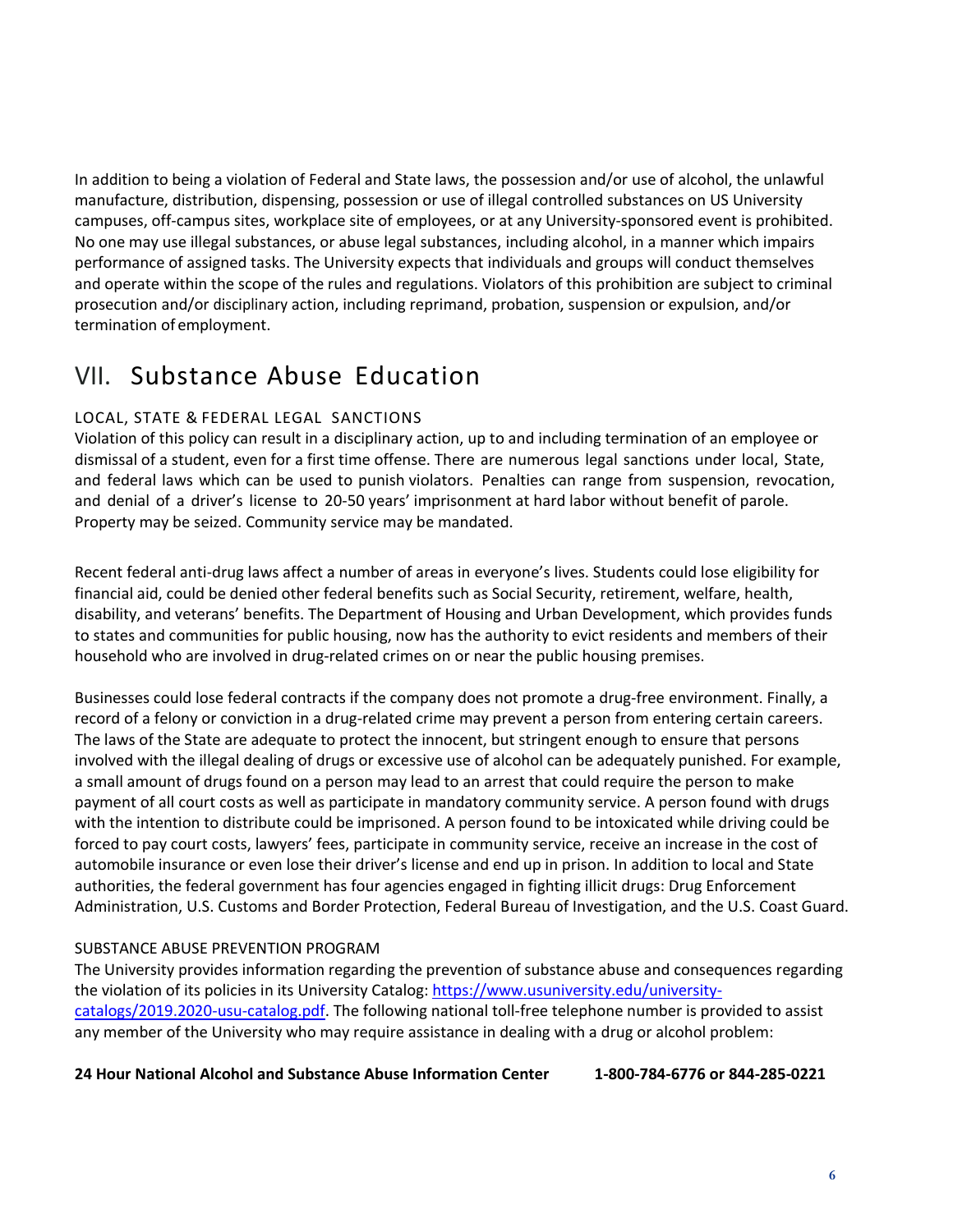# <span id="page-6-0"></span>VIII. Sexual Misconduct Policy

### A. PURPOSE

United States University is committed to fostering an environment in which students, faculty, and staff learn and work in an atmosphere free of unlawful discrimination. The University regards sexual misconduct, including domestic violence, dating violence, sexual assault, sexual exploitation, sexual harassment, and stalking, as a serious offense that may result in suspension, expulsion, or termination of employment for faculty and staff or result in sanctions up to dismissal from the University for students. Definitions for each of these terms are found in the Definition of Terms below. The Sexual Misconduct Policy has been developed to proactively create an environment in which incidents of sexual misconduct can be promptly and effectively responded to without further victimization, retaliation, and with possible remediation of its effects. This policy applies to all students, faculty, and staff, regardless of sexual orientation or gender identity, as well as to third parties, and also applies to off‐campus conduct if the conduct occurs in the context of an education program or setting, or had a continuing effect on a University location.

Each University campus has personal safety and sexual misconduct prevention programs in place and follows established procedures for reporting violations of University policy and state/federal law, including contacting local law enforcement personnel and assisting alleged victims. Neither the University nor any officer, faculty member, staff member, or agent of the University shall retaliate, intimidate, threaten, coerce, or otherwise discriminate against any individual for exercising their rights or responsibilities under Title IX of the Education Amendments of 1972 or the Campus Sexual Violence Elimination (SaVE) Act. The University will take strong responsive action against any retaliation. The University encourages victims to report offenses to campus security and the Title IX Coordinator and to exercise their rights, if desired.

### B. JURISDICTION

This policy applies to sexual or gender‐based harassment that is committed by students, faculty, staff, University appointees or third parties, whenever the misconduct occurs: 1) On University property; or 2) Off University property, if: a) the conduct was in connection with a University or University‐recognized program or activity; or b) the conduct may have the effect of creating a hostile environment for a member of the University community.

If the Title IX Coordinator determines that there is no jurisdiction, the Title IX Coordinator will offer to assist the Complainant and, as appropriate, the Respondent, in finding appropriate campus and off‐ campus resources for addressing the issue of concern.

### C. DEFINITIONS OF TERMS

"Advisor" means any individual who provides the Complainant or the Respondent with support, guidance, or advice. "Complaint" is an allegation of sexua**l** harassment, gender‐based harassment or sexual violence made under this policy.

"Complainant" refers to the individual who alleges that she/he has been the subject of sexual harassment, gender‐based harassment or sexual violence, and can be a University student, employee (including all full‐time and part-time faculty and staff), or visitor. Under this policy, the alleged incident(s) may have been brought to the University's attention by someone other than the. Complainant.

"Consent" is informed, freely given, and mutually understood. Consent requires an affirmative act or statement by each participant. Silence or failure to resist does not, in and of itself, demonstrate consent.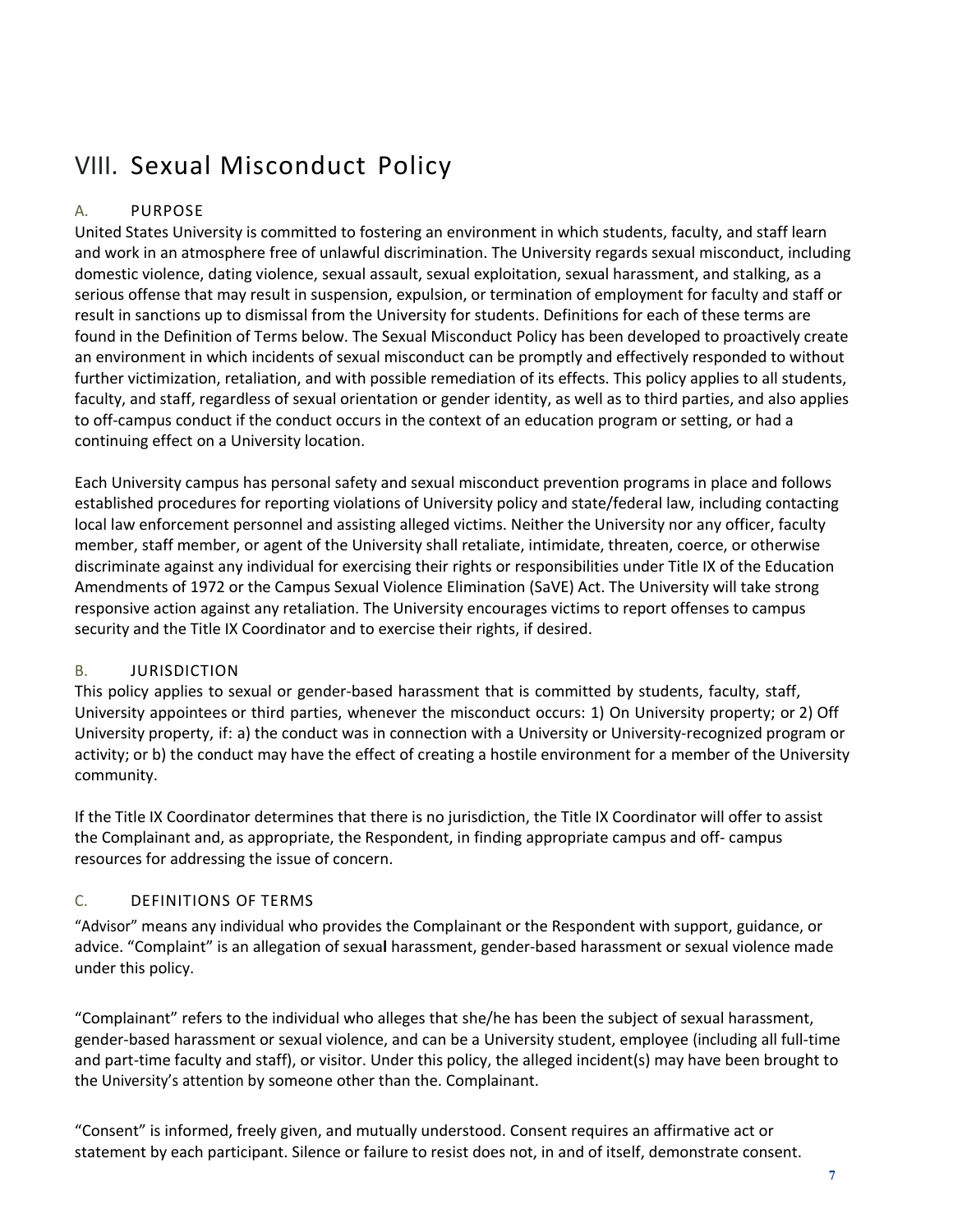Consent can be withdrawn at any time. Past consent to sexual activity between individuals does not constitute consent to subsequent sexual activity between those individuals, and consent to one form of sexual activity does not necessarily imply consent to other forms of sexual activity. If coercion, intimidation, threats and/or physical force are used, there is no consent. If a person is under the legal age of consent, or mentally or physically incapacitated or impaired so that the person cannot understand the fact, nature or extent of the sexual sit**u**ation, there is no consent; this includes conditions due to alcohol or drug consumption or being asleep or unconscious. Whether one has taken advantage of a position of influence over another may be a factor in determining consent. The definition of consent does not vary based upon a participant's sex, sexual orientation, gender identity or gender expression.

"Dating Violence" means (1) Violence committed by a person who is or has been in a social relationship of a romantic or intimate nature with the victim. Dating violence includes, but is not limited to, sexual or physical abuse or the threat of such abuse. Dating violence does not include acts covered under the definition of domestic violence. Any incident meeting this definition is considered a crime. (2) Threatening to use physical, mental, or emotional abuse to control another person who is in a dating relationship with the person. (3) The existence of a dating relationship in 1 or 2 above shall be determined based on the reporting party's statement and with consideration of the length of the relationship, the type of relationship, and the frequency of interaction between the persons involved in the relationship.

"Domestic Violence" includes asserted violent misdemeanor and felony offenses committed by the victim's current or former spouse, current or former cohabitant, person with whom the victim shares a child in common, person similarly situated to a spouse of the victim under domestic or family violence law, or anyone else against whom an adult or youth victim is protected under domestic or family violence law.

"Fondling" means the touching of the private body parts of another person for the purpose of sexual gratification, without the consent of the victim, including instances where the victim is incapable of giving consent because of his/her age or because of his/her temporary or permanent mental incapacity.

"Force" means the use of physical violence and/or otherwise physically imposing on another person to gain sexual access. Also includes threats, intimidation, implied threats, and coercion that overcome resistance or produce consent.

"Gender‐based harassment" is unwelcome conduct of a nonsexual nature based on an individual's actual or perceived sex, including conduct based on gender identity, gender expression, and nonconformity with gender stereotypes that is sufficiently serious that it alters the conditions of, or has the effect of substantially interfering with an individual's educational or work experience by creating an intimidating, hostile, or offensive environment (hostile environment). The effect will be evaluated based on the perspective of a reasonable person in the position **o**f the Complainant. An example of gender‐ based harassment would be persistent mocking or disparagement of a person based on a perceived lack of stereotypical masculinity or femininity.

"Hostile environment" is an unwelcoming and unprofessional environment which is created when a person experiences unwelcome conduct related to that person's sex, pregnancy status, gender identity, gender expression, or sexual orientation, 1) that is sufficiently serious (i.e., severe, pervasive, or persistent) and objectively offensive so as to deny or limit a person's ability to participate in or benefit from the University's programs, services, opportunities, or activities ; or 2) when such conduct has the purpose or effect of unreasonably interfering with an individual's employment.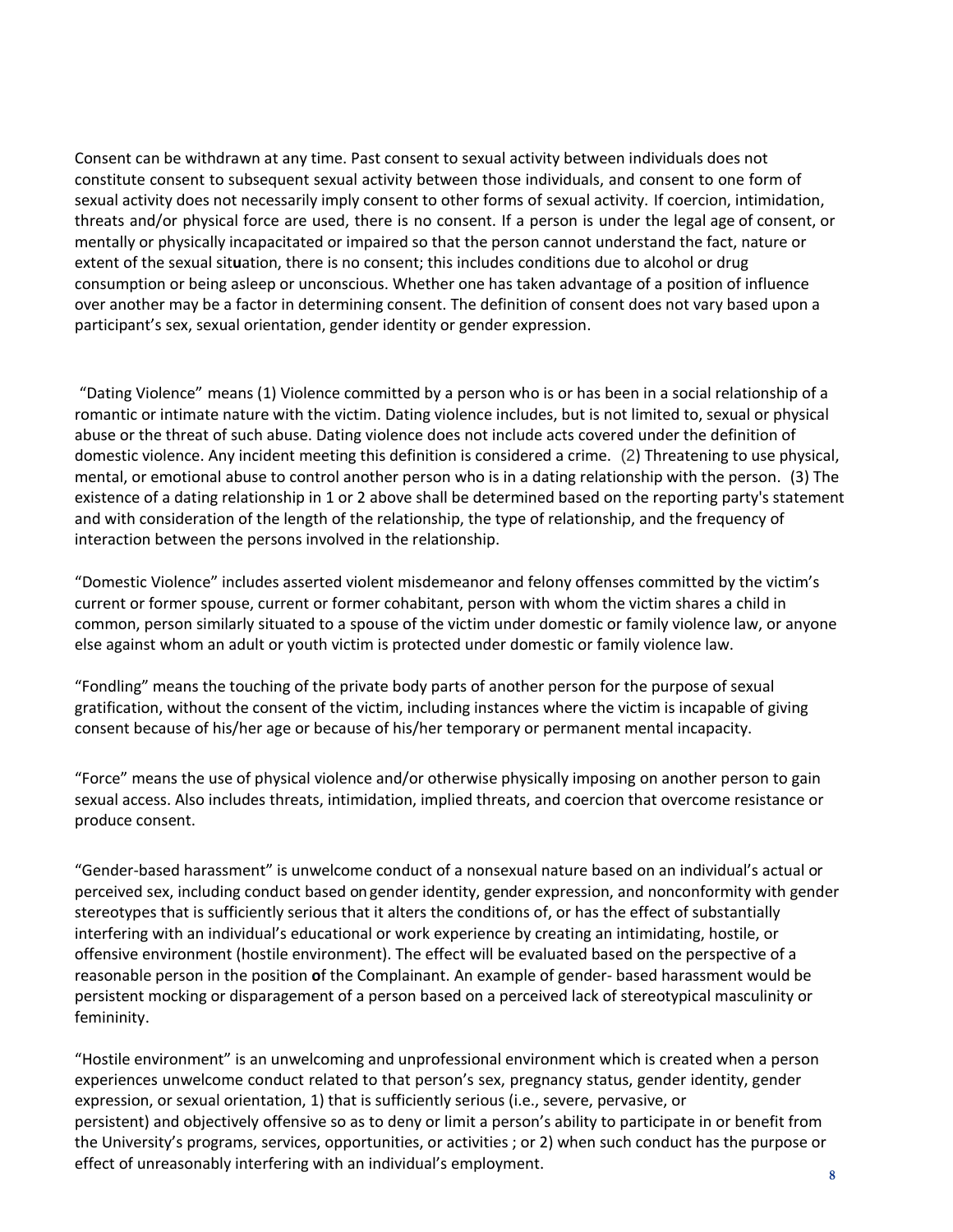- A hostile environment can be created by anyone involved in a University program or activity (e.g., administrators, faculty members, students, and even guests). Mere offensiveness is not enough to create a hostile environment. Although repeated incidents increase the likelihood that harassment has created a hostile environment, a serious incident, such as a sexual assault, even if isolated, can be sufficient.
- In determining whether harassment has created a hostile environment, consideration will be made not only as to whether the conduct was unwelcome to the person who feels harassed, but also whether a reasonable person in a similar situation would have perceived the conduct as objectively offensive. Also, the following factors will be considered: 1) the degree to which the conduct affected one or more students' education or individual's employment; 2) the nature, scope, frequency, duration, and location of incident or incidents; 3) the identity, number, and relationships of persons involved; and 4) the nature of higher education.

"Incapacitation" means any physical state when a person lacks capacity to give consent (e.g., when a person is asleep or unconscious, when a person lacks capacity to give consent due to the use of drugs or alcohol, or when an intellectual or other disability prevents the person from having the capacity to give consent).

"Incest" means sexual intercourse between persons who are related to each other within the degrees wherein marriage is prohibited by law.

"Intimidation" means to coerce by threat or to make timid o**r** fearful.

"Intoxication" when alcohol is involved, a person can be incapacitated due to intoxication. Some ways in which a person can be incapacitated as a result of alcohol use may include, but are not limited to, lack of control over physical movements, lack of awareness of circumstances or surroundings, or the inability to communicate for any reason. The individual may experience a blackout state in which they appear to be giving consent but does not actually have conscious awareness or the ability to consent. Therefore, individuals who engage in sexual activity of any kind must be aware of the other person's level of intoxication.

"Quid pro quo" behavior involves express or implied demands for sexual favors in exchange for some benefit (a promotion, a raise, a good grade or recommendation) or to avoid some detriment (termination, demotion, a failing grade, denial of a fellowship) in the workplace or in the classroom. By definition, it can only be perpetrated by someone in a position of power over another. One instance of "quid pro quo harassment" violates this policy.

 Quid pro quo harassment may be a direct solicitation ("sleep with me or else...") or take more oblique forms of sexual propositions or dating invitations ("let's discuss your homework over a glass of wine at my house,"). The person in the position of power (supervisor, faculty member, etc.) does not have to make go d on his or her demands or insinuations to have engaged in quid pro quo behavior for the purposes of this policy.

"Rape" means the penetration, no matter how slight, of the vagina or anus with any body part or object, or oral penetration by a sex organ of another person, without the consent of the victim.

"Respondent" refers to the individual who is alleged to have committed sexual harassment, gender‐ based harassment or sexual violence against a University student, employee, or visitor.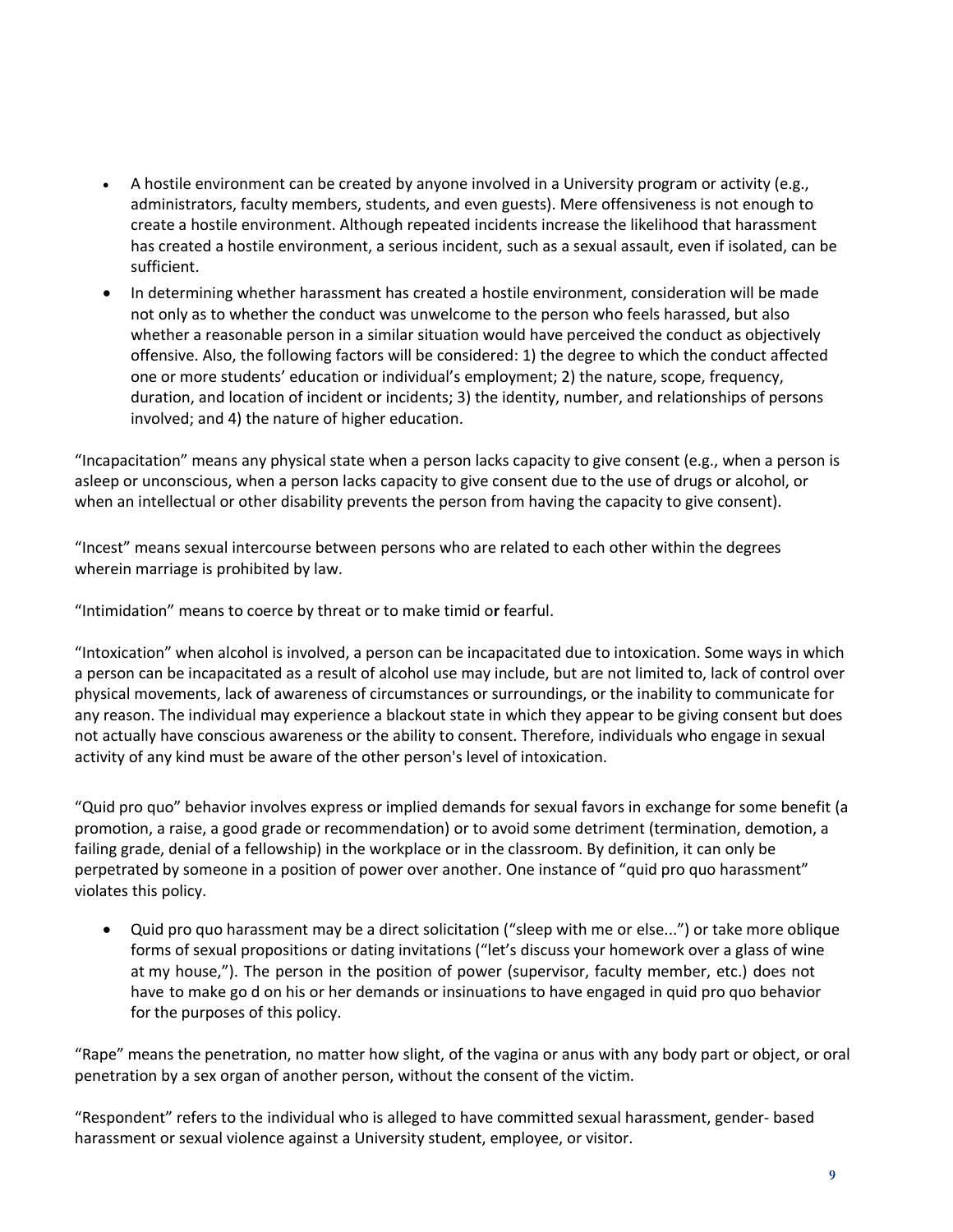"Retaliation" is adverse treatment of an individual as a result of that individual's reporting sexual harassment, gender‐based harassment or sexual violence, assisting someone with a report of sexual harassment, gender‐based harassment or sexual violence, or partic**i**pating in any manner in an investigation or resolution of a sexual harassment, gender‐based harassment or sexual violence report. Adverse treatment includes threats, intimidation and reprisals by either a Complainant or Respondent or by others such as friends or relatives of either a Complainant or Respondent.

"Sex Discrimination" treating a person differently because of their sex in the terms and conditions of educational programs, activities, and/or employment; Example: A professor requires all male students in a class to do an extra assignment that is not required of female students.

"Sexual Assault" is any form of sexual contact (i.e., any touching of the sexual or other intimate parts of a person for the purpose of gratifying sexual desire of either party) that occurs without consent and/or through the use of force, threat of force, intimidation, or coercion. Any conduct that meets the definition of rape, fondling, incest or statutory rape constitutes a sexual assault.

"Sexual Exploitation" means any actual or attempted abuse of a position of vulnerability, differential power, or trust, for sexual purposes, including, but not limited to, profiting monetarily, socially or politically from the sexual exploitation of another.

"Sexual Harassment" is unwelcome, verbal, or physical conduct of a sexual nature (such as sexual advances or requests for sexual favors) sufficiently serious that it unreasonably interferes with or limits a person's ability to participate in or benefit from the university's educational programs, activities, and/or employment. Sexual harassment may be based on a power differential, the creation of a hostile environment (reasonably severe conduct that is sufficiently pervasive to have the purpose or effect of unreasonably interfering with work or educational performance, or creating an intimidating, hostile or offensive working or educational environment) , or retaliation. The two types of sexual harassment are known as **Quid Pro Quo** and **Hostile Environment**. Quid Pro Quo is the Latin term for "this for that" and occurs when there is a demand for a sexual favor in exchange for some employment/academic benefit. Sexual harassment in the form of a hostile work and/or academic environment occurs when the harassing behavior unreasonably interferes with the employee/student work/academic performance and/or creates a hostile, intimidating, or offensive work/academic environment.

In order for the conduct to be considered sexual harassment, the behavior must be:

- Unwanted and/or unwelcome
- Sexual in nature and/or related to the sex or gender of the employee/student
- Sufficiently severe or pervasive enough to alter the conditions of the employee/student employment or academic environment (when describing sexual harassment resulting from a hostile work/academic environment).

Sexual Harassment also includes harassment of a sexual nature directed at gay, lesbian or gender nonconforming persons that is sufficiently serious to limit or deny the ability to participate in or benefit from the University's educational and employment programs. Likewise, sexual harassment can occur where Claimant and Respondent are members of the same sex. Stalking may also be a form of sexual harassment.

"Sexual Penetration" any contact, however slight, between the sex organ or anus of one person by an object,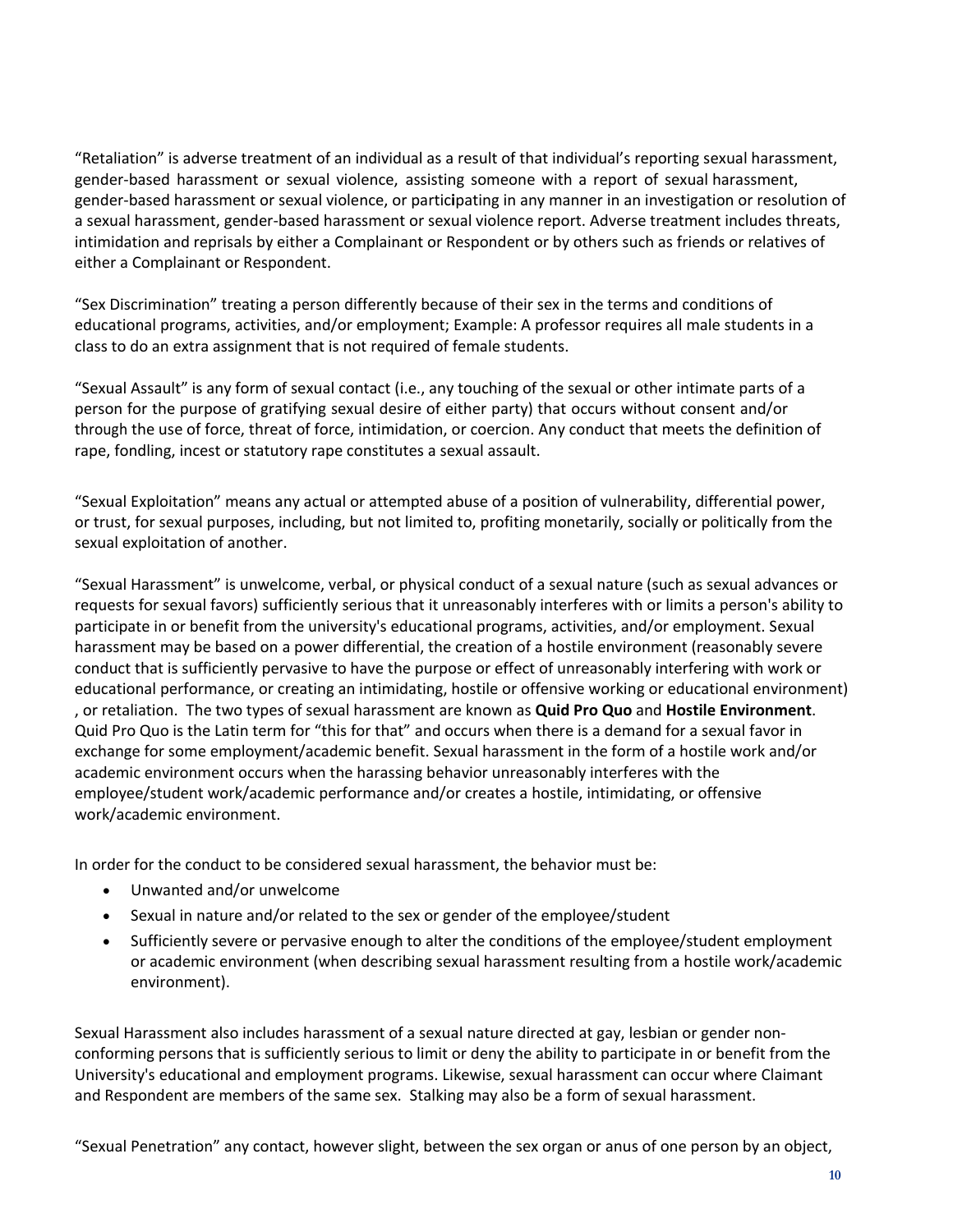the sex organ, mouth, or anus of another person, or any intrusion, however slight, of any part of the body of one person or of any animal or object into the sex organ or anus of another person. Includes, but not limited to, cunnilingus, fellatio, or anal penetration.

"Sexual violence" is an umbrella term that includes: sexual assault, dating violence, and domestic partner violence. Stalking, while not necessarily sexual in nature can be a form of sexual violence depending upon the circumstances.

"Stalking" means engaging in a course of conduct directed at a specific person that would cause a reasonable person to Fear for the person's safety or the safety of others; or suffer substantial emotional distress. For purposes of this definition, a course of conduct means two or more acts of stalking behavior. Stalking behavior includes, but is not limited to: following a person; threatening a person; appearing uninvited at a person's home, work, or school; making unwanted phone calls; sending unwanted emails or text messages; leaving objects for a person; vandalizing a person's property; injuring a person's pet; and monitoring or placing a person under surveillance. Stalking behavior may be conducted directly or indirectly, through a third party, and may be conducted by any action, method, or device.

"Statutory Rape" means sexual intercourse with a person who is under the statutory age of consent.

"Unwelcome Conduct" is conduct that an individual did not request or invite and considers the conduct to be undesirable or offensive. Whether conduct is unwelcome is determined based on the totality of the circumstances, including various objective and subjective factors. The following types of information may be helpful in making that determination: statements by any witnesses to the alleged incident; information about the relative credibility of the parties and witnesses; the detail and consistency of each person's account; the absence of corroborating information where it should logically exist; information that the Respondent has been found to have harassed others; information that the Complainant has been found to have made false allegations against others; information about the Complainant's reaction or behavior after the alleged incident; and information about any actions the parties took immediately following the incident, including reporting the matter to others.

"Visitor" is an individual who is present at a University campus or unit but is not a student or an employee.

**"**Voluntary" means consent must be freely given and cannot be the result of force (violence, physical restraint, or the presence of a weapon), threats (indications of intent to harm, whether direct or indirect), intimidation (extortion, menacing behavior, bullying), coercion (undue pressure) or fraud (misrepresentation or material omission about oneself or the situation in order to gain permission for sexual or intimate activity).

#### D. PROHIBITED CONDUCT

This policy prohibits quid pro quo behavior, sexual harassment that creates a hostile environment, gender‐ based harassment that creates a hostile environment, sexual exploitation, and sexual violence against any University student, employee or visitor. In determining whether alleged conduct violates this policy, the University will consider the totality of the facts and circumstances involved in the incident, including the nature of the alleged conduct and the context in which it occurred. Any of the prohibited conduct defined in this policy can be committed by individuals of any gender, and it can occur between individuals of the same gender or different genders. It can occur between strangers or acquaintances, as well as people involved in intimate or sexual relationships.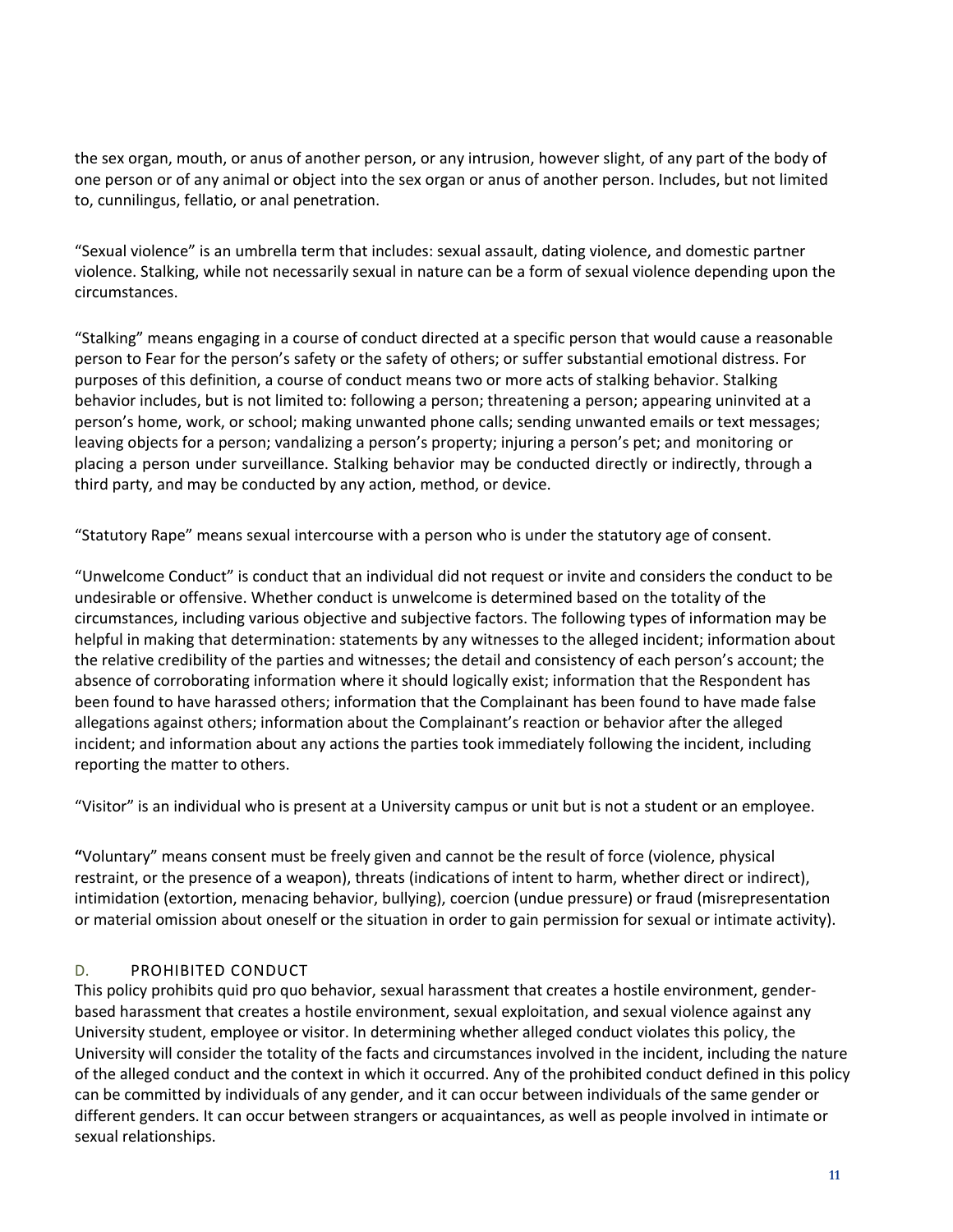The following examples, while not an exhaustive list, demonstrate conduct that may violate this policy:

- Observing, photographing, videotaping, or making other visual or auditory records of sexual activity or nudity, where the parties have a reasonable expectation of privacy, without the knowledge and consent of all
- Sharing visual or auditory records of sexual activity or nudity without the knowledge and consent of all recorded parties and recipient(s)
- Sexual advances, whether or not they involve physical touching
- Commenting about or inappropriately touching an individual's body
- Requests for sexual favors in exchange for actual or promised job benefits, such as favorable reviews, salary increases, promotions, increased benefits, or continued employment
- Lewd or sexually suggestive comments, jokes, innuendoes, or gestures

### E. SEXUAL MISCONDUCT PREVENTION PROGRAMS

The University provides information regarding sexual misconduct, including harassment and discrimination, and consequences regarding the violation of its policies in its University Catalog: [https://www.usuniversity.edu/university-catalogs/2019.2020-usu-catalog.pdf.](https://www.usuniversity.edu/university-catalogs/2019.2020-usu-catalog.pdf) Students who violate University policies related to sexual misconduct will be subject to the disciplinary procedures as set forth in the Student Code of Conduct Handbook at [https://www.usuniversity.edu/wp](https://www.usuniversity.edu/wp-content/uploads/2018/05/Student-Code-of-Conduct.pdf)[content/uploads/2018/05/Student-Code-of-Conduct.pdf.](https://www.usuniversity.edu/wp-content/uploads/2018/05/Student-Code-of-Conduct.pdf) Employees who violate the Sexual Misconduct policy will be disciplined according to the policy set forth in the Aspen Group, Inc., Company Handbook Version 1.0, Policy 8.4. The following information is provided to assist any member of the University who may require assistance in dealing with sexual misconduct:

- RAINN[: https://www.rainn.org](https://www.rainn.org/)
- National Domestic Violence Hotline: 1-800-799-SAFE (7233)
- National Sexual Assault Hotline: 1-800-656-HOPE (4673)
- National Sexual Violence Resource Center:<https://www.nsvrc.org/>
- U.S. Department of Health & Human Services/ Office of Women's Health: <https://www.womenshealth.gov/relationships-and-safety/help-end-violence>
- The Advocates for Human Rights/Stop Violence Against Women:<http://www.stopvaw.org/>

### <span id="page-11-0"></span>IX. Title IX Coordinator

### A. DUTIES

The Title IX Coordinator is charged with coordinating and overseeing the University's centralized response to ensure compliance with Title IX of the Education Amendments of 1972, which prohibits sex discrimination, including sexual harassment, gender‐based harassment and sexual violence, in education programs. The Title IX Coordinator communicates with all members of the University community regarding Title IX, and provides information about how individuals may access their rights. The Title IX Coordinator shall keep all statistics related to Complaints filed under the policy and shall take efforts to analyze the data related to such Complaints. The contact information for the Title IX Coordinator is listed below:

### **Title IX Coordinator for United States University**

Elizabeth Fernandez, J.D., Esq. Sr. Director, Regulatory Compliance and Institutional Effectiveness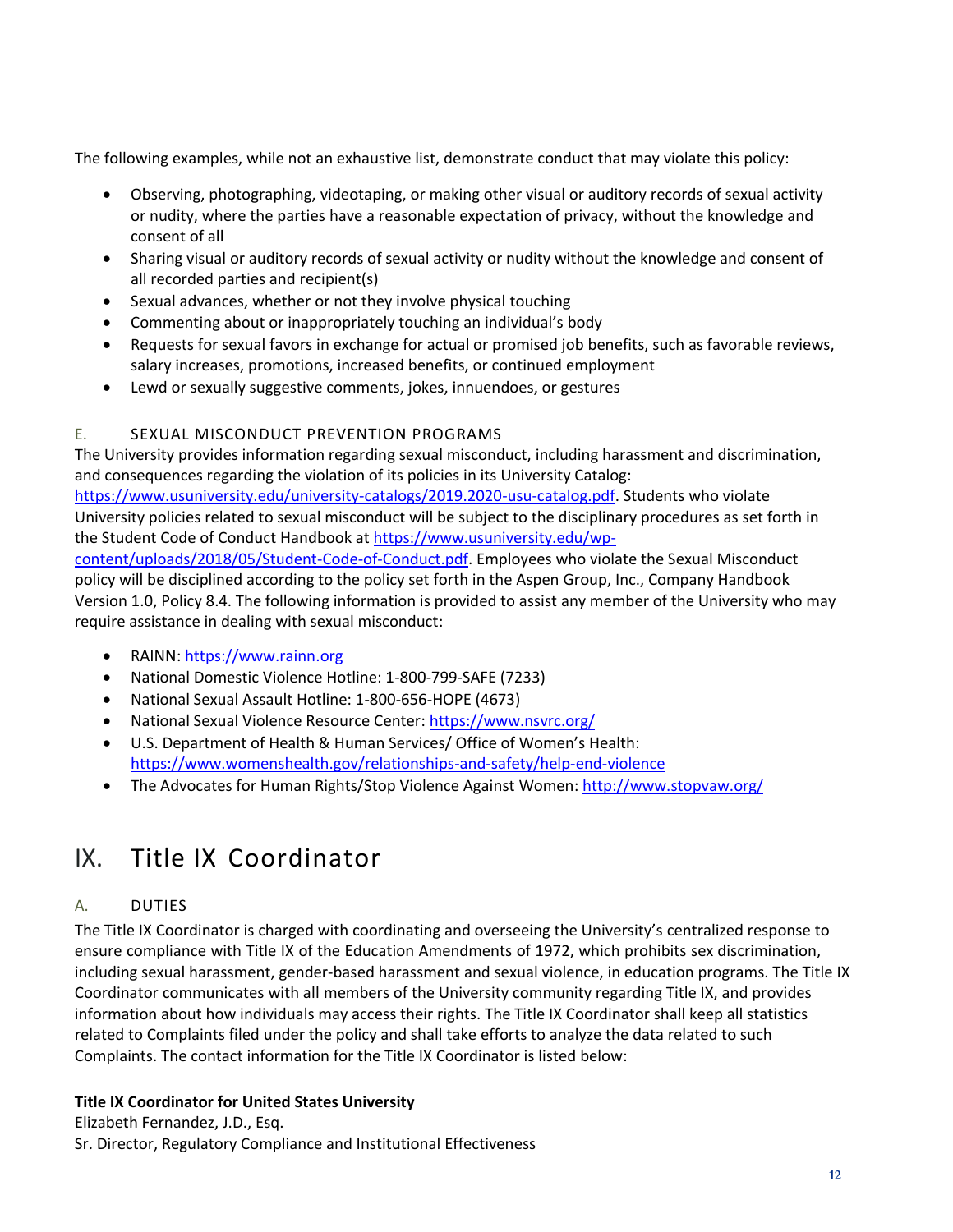#### Email: efernandez@usuniversity.edu Mailing Address: 4615 E. Elwood St. Suite 100, Phoenix, AZ 85040

Where appropriate, the Title IX Coordinator will provide to both parties information about options for obtaining medical and counseling services; information about making a criminal report, information about receiving advocacy services, information about other helpful campus and community resources. The Title IX Coordinator will offer to coordinate with other campus officials, when appropriate,to implement interim remedial measures such as no-contact orders, rearrangement of living arrangements, or academic accommodations.

The Title IX Coordinator will review applicable University policies to ensure institutional compliance with Title IX; monitor the University's administration of its own applicable policies, including record keeping, timeframes, and other procedural requirements; conduct training regarding Title IX, and prohibited conduct defined in this policy; and respond to any Complaint or report regarding conduct that violates this policy. In this capacity, the Title IX Coordinator oversees the inves**t**igation and resolution of such alleged misconduct, directs the provision of any remedial measures, and monitors the administration of any related appeal. The Title IX Coordinator may delegate responsibilities under this policy to designated administrators, who will be appropriately trained.

The Title IX Coordinator shall take prompt and effective steps reasonably calculated to end any sexual harassment, gender-based harassment or sexual violence, including: (i) taking interim measures; (ii) preventing retaliation; (iii) providing the Complainant and the Respondent with periodic status updates of the investigation and notice of outcome of the investigation; (iv) informing the Complainant of her/his right to file a criminal Complaint; (v) coordinating with law enforcement agencies, as appropriate, after consultation with Public Safety; (vi) maintaining all documents of the investigation; and (vii) drafting a President report of findings, which is to be submitted to the University.

### B. RESPONSIBILITY TO INVESTIGATE

In order to protect the safety of the campus community, the Title IX Coordinator may investigate allegations of violations of this policy even absent the filing of a formal Complaint or report, or if a Complaint or report that has been withdrawn. The Title IX Coordinator may need to proceed with an investigation even if a Complainant specifically requests that the matter not be pursued. In such a circumstance, the Title IX Coordinator will take into account the Complainant's articulated concerns, the best interests of the campus community, the age of the Complainant, fairness to all individuals involved, and the University's obligations under Title IX.

Proceedings under this policy may be carried out prior to, simultaneously with, or following civil or criminal proceedings off campus. Neither a decision by law enforcement regarding prosecution nor the outcome of any criminal proceeding will be considered determinative of whether a violation of this policy has occurred. Complainants have a right to proceed **s**imultaneously with a criminal investigation and a Title IX investigation, and the institution may defer its investigation for a limited time for fact gathering but then will promptly resume its investigation.

### C. ANONYMOUS AND THIRD PARTY REPORTING

The Title IX Coordinator accepts anonymous and third‐party reports of conduct alleged to violate this policy and will follow up on such reports. The individual making the report is encouraged to provide as much detailed information as possible to allow the Title IX Coordinator to investigate and respond as appropriate. The Title IX Coordinator may be limited in the ability to investigate an anonymous report unless sufficient information is furnished to enable the Title IX Coordinator to conduct a meaningful and fair investigation.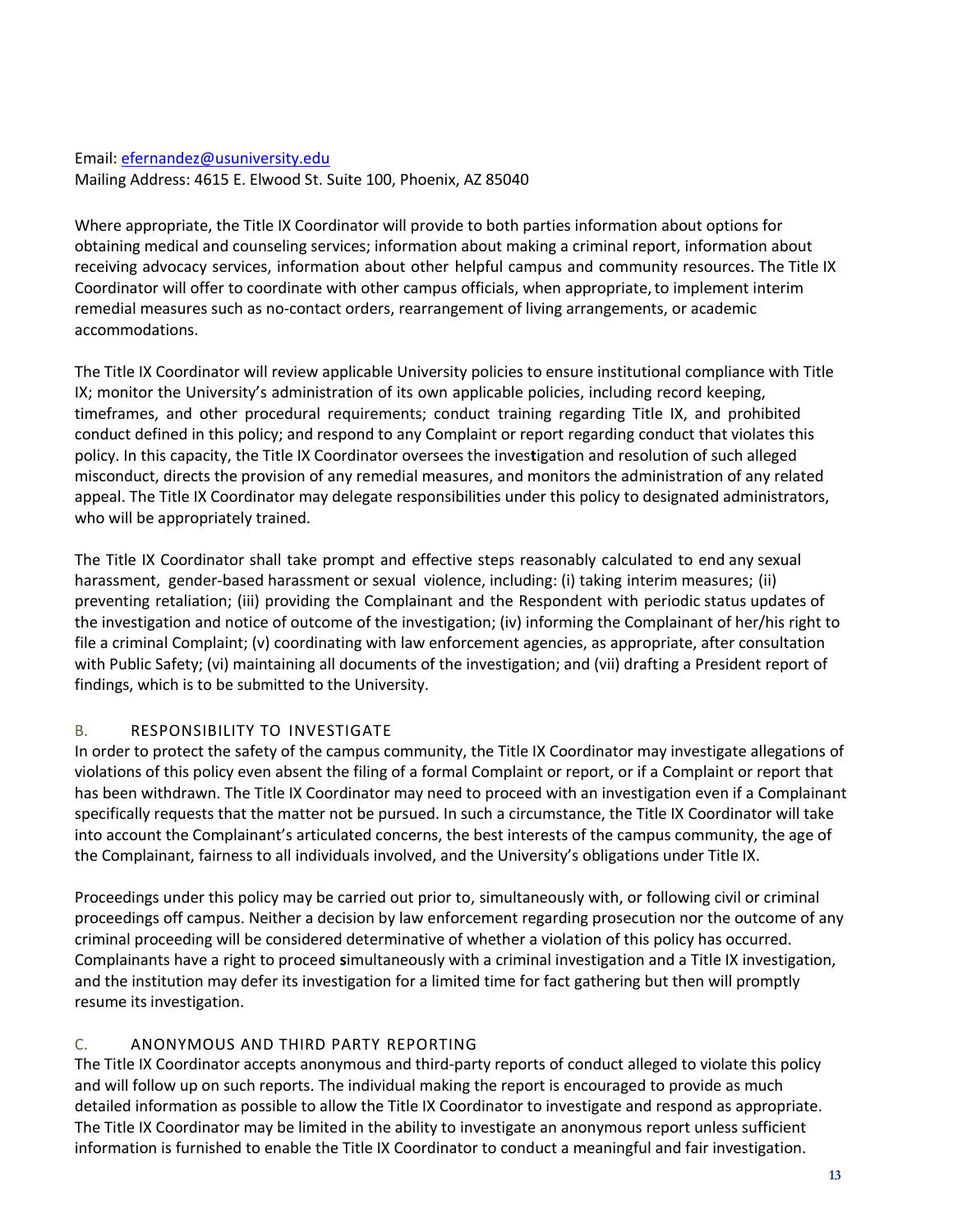## <span id="page-13-0"></span>X. Grievance Procedures

The University will take prompt and appropriate action to: (1) thoroughly, promptly, and impartially investigate Complaints; and (2) prevent, correct and, if necessary, discipline individuals who engage in behavior that violates this policy. The following procedures should be followed whenever a person believes that they have witnessed or been the subject of discrimination, harassment or retaliation on the basis of sex or gender. These procedures also apply to students and employees in our online environment. If an individual feels they have been harassed in any way, the student should immediately contact the Title IX Coordinator. Students and employees should report the offending incident or conduct promptly to the Title IX Coordinator. Timely reporting is vital to the University's ability to investigate Complaints and take appropriate action.

Prompt reporting also discourages further misconduct. Students and employees are encouraged to report offensive conduct even if similar conduct was not reported in the past. The Title IX Coordinator has the discretion to consolidate multiple Complaints or reports into a single investigation if evidence relevant to one incident might be relevant to the others.

In reviewing a Complaint, the Title IX Coordinator determines whether there is a preponderance of the evidence to believe that an individual engaged in a violation of this policy. This means that individuals are presumed not to have engaged in alleged conduct unless a "preponderance of the evidence" supports a finding that the conduct has occurred. This "preponderance of the evidence" standard requires that the evidence supporting each finding be more convincing than the evidence in opposition to it.

The sexual history of the Complainant and/or the Respondent will generally not be used in determining whether a violation of this policy has occurred. However, in certain circumstances, the sexual history between parties may have limited relevance. For example, if consent is at issue, the sexual history between the parties may be relevant to determining whether consent was sought and given during the incident in question, although it must be remembered that even in the context of a relationship, consent to one sexual act does not constitute consent to another sexual act, and consent on one occasion does not constitute consent on a subsequent occasion. In addition, under very limited circumstances, sexual history may be relevant to explain injury, to provide proof of a pattern, or for another specific question raised by an allegation.

### <span id="page-13-1"></span>XI. University Complaints and Reporting

The University strives to provide a prompt, fair, and impartial process from the initial investigation to the final result. The University encourages members of the campus community to identify potential violations of this policy so we may create the welcoming atmosphere necessary for you to work and learn. The reporting and grievance process shall be conducted by officials who, at a minimum, receive annual training on the issues related to dating violence, domestic violence, sexual assault, and stalking and on how to conduct an investigation and hearing process that protects the safety of victims and promotes accountability. The University also provides the Complainant and the Respondent with the same opportunities to have others present during any institutional disciplinary proceeding, including the opportunity to be accompanied to any related meeting or proceeding by the advisor of their choice. The University does, however, reserve the right to establish rest**r**ictions (applicable to both the Complainant and the Respondent) regarding the extent to which the advisor may participate in the proceedings. Nonetheless, the University will not limit the choice of advisor or presence for either the Complainant or the Respondent.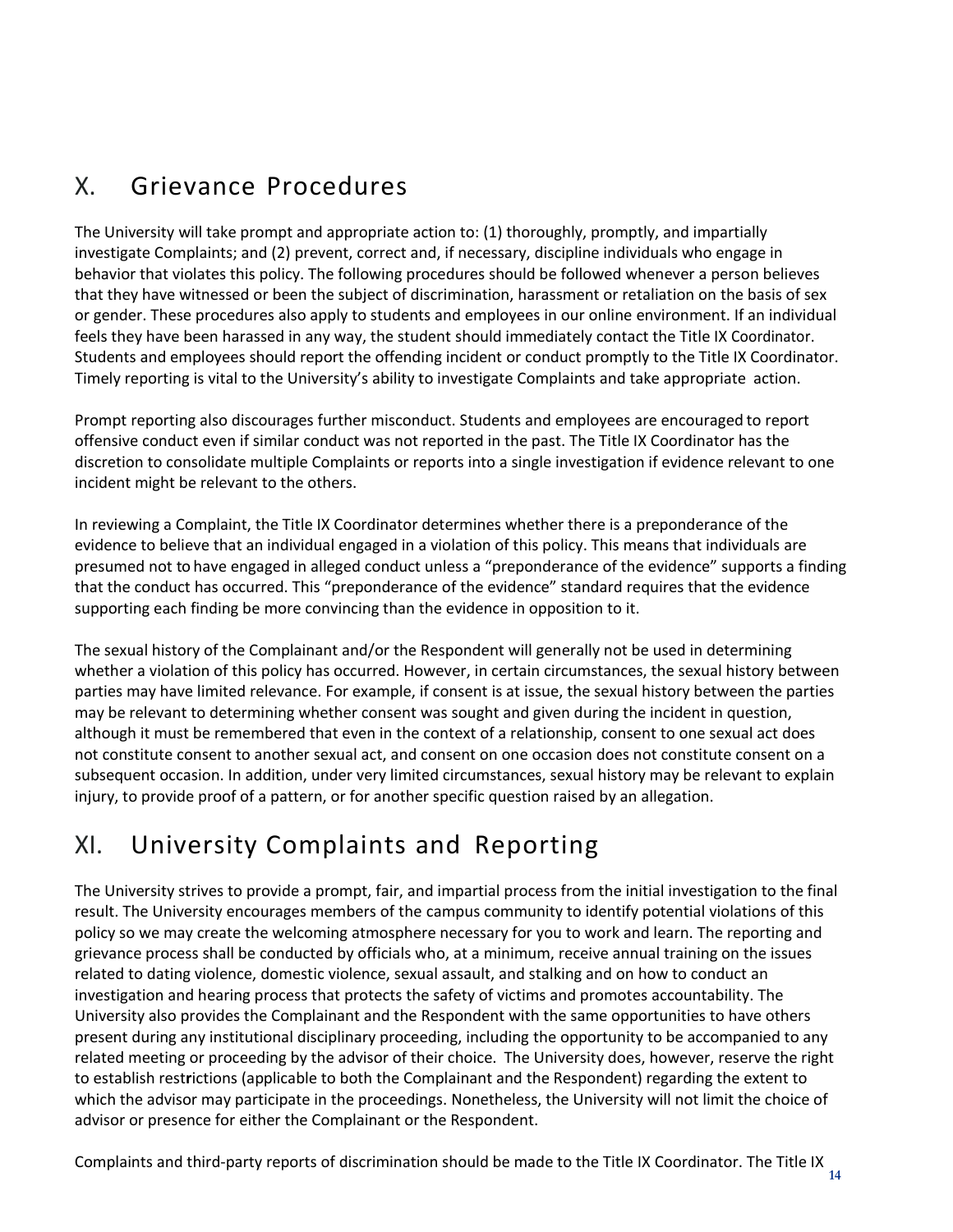Coordinator is trained to help you find the resources you might need, to explain all reporting options, and to respond appropriately to conduct of concern. All instances of retaliation should be reported and will be addressed in the same manner. The Title IX Coordinator coordinates and tracks all Complaints and reports under this procedure.

A person wishing to file a Complaint should submit a written statement to the Title IX Coordinator. The Complaint should specify: 1) the name of the individual(s) against whom the Complaint is made; 2) the nature of the alleged offense; 3) the specifics of the offending incident(s) with precise details (what happened, who was present, when, where, any reasons why they believe the action was taken); 4) the names of any witnesses to the events; and the date and signature of the person making the Complaint. It is recommended that as much information as possible be provided regarding the offending incident or conduct.

### A. CRIMINAL REPORTING

Please remember that if someone is in immediate danger or needs immediate medical attention, the first place to report is 911. Some forms of discrimination and harassment may also be crimes and criminal reports should be made to law enforcement, even if it is uncertain whether the particular conduct is a crime. Calling local law enforcement can help you: obtain emergency and nonemergency medical care; get immediate law enforcement response for your protection; understand how to provide assistance in a situation that may escalate to more severe criminal behavior; arrange a meeting with victim advocate services; find counseling and support; initiate a criminal investigation; and answer questions about the criminal process.

### B. UNIVERSITY REPORTING

The University encourages individuals who have experienced sexual harassment, gender‐based harassment or sexual violence (referred to in this policy as "Complainants") to report the incident(s) to campus authorities, even if they have reported the incident to outside law enforcement, and regardless of whether the incident took place on or off‐campus. Such reporting will enable Complainants to get the support they need, and provide the University with the information it needs to take appropriate action. Individuals should be aware that there are employees at their University whom they can speak with on a strictly confidential basis before determining whether to make a report to local law authorities. All information in connection with the Complaint, including the identities of the Complainant and the Respondent, will be kept as confidential as possible and will only be shared with those who have a legitimate need for the information.

### C. CONFLICTS

If there is a Complaint about the Title IX Coordinator or any staff member that is part of the Title IX process, or if the Title IX Coordinator has a Complaint, that Complaint should be filed with the President of the University. If the President agrees, the President will appoint another trained individual to take the place of the Title IX Coordinator for purpose**s** of the Complaint. If the President is the Respondent, the investigation will be handled by the University Title IX Coordinator or her/his designee.

# <span id="page-14-0"></span>XII. Initial Assessment of Complaints

The investigative process is initiated when the Title IX Coordinator receives a Complaint or report of a violation of this policy. The Title IX Coordinator will conduct an initial assessment. Following the initial assessment, the Title IX Coordinator may take any of the following actions:

- If the Title IX Coordinator determines that the Complaint, even if substantiated, would not rise to the level of a policy violation, the Title IX Coordinator may dismiss the Complaint.
- If the Title IX Coordinator determines that the Complaint is outside the scope of this policy, the Title IX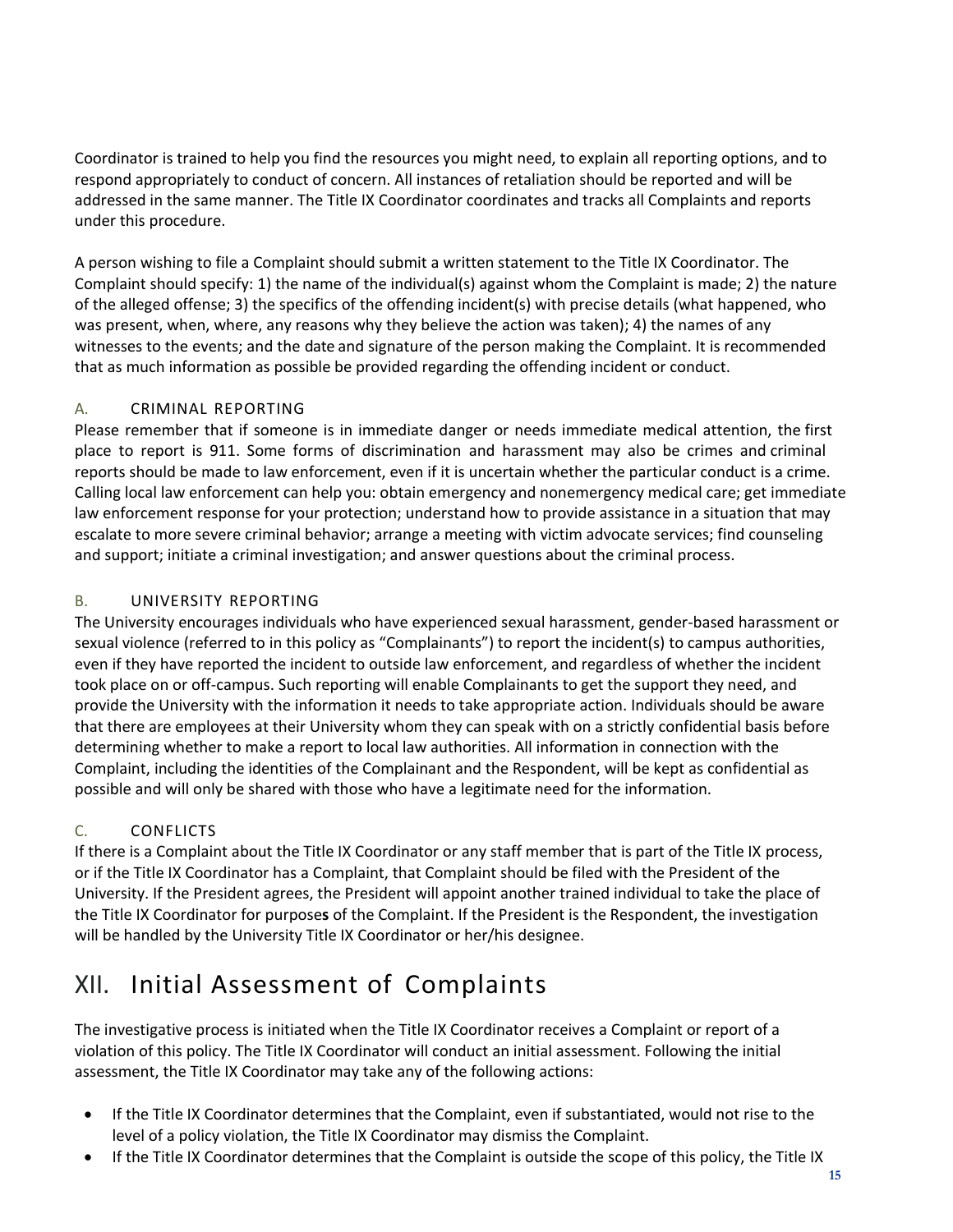Coordinator may refer the Complaint to another office for review.

 If the Title IX Coordinator determines that the Complaint or report would, if substantiated, constitute a violation or this policy, the Title IX Coordinator will determine appropriate interim measures and initiate an investigation.

## <span id="page-15-0"></span>XIII. Interim/Protective Measures

Upon receipt of a Complaint or report of a violation of this policy, the University will provide reasonable and appropriate interim/protective measures designed to preserve the Complainant's educational experience, the safety of all parties and the broader University community, maintain the integrity of the investigative and/or resolution process, and deter retaliation. The University may provide interim/protective measures regardless of whether the Complainant seeks formal disciplinary action. Interim/protective measures may include:

- Access to counseling services and assistance in arranging an initial appointment;
- Rescheduling of exams and assignments;
- Change in class schedule, including the ability to transfer course sections or withdraw from a course;
- Change in work schedule or job assignment;
- Providing medical services;
- Imposition of an on‐campus "no contact order," an administrative remedy designed to curtail contact and communications between two or more individuals;
- Barring individuals from coming on campus for a period to time; and/or
- Any other remedy that can be used to achieve the goals of this policy.

Any interim measures will not disproportionately impact the Complainant. Requests for interim measures may be made by or on behalf of the Complainant to any University official, including the Title IX Coordinator. The Title IX Coordinator is responsible for ensuring the implementation of interim measures and coordinating the University's response with the appropriate offices on campus. All individuals are encouraged to report concerns about the failure of another to abide by any restrictions imposed by an interim measure. The University will take immediate action to enforce a previously implemented measure and disciplinary penalties can be imposed for failing to abide by a University-imposed measure.

### <span id="page-15-1"></span>XIV. Resolution

If a Complainant chooses to file a Complaint, the Respondent shall, absent concerns about confidentially (as discussed in Section XVIII) be notified that a Complaint has been filed and of the allegations in the Complaint. The Title IX Coordinator must interview the Respondent and receive any statements and evidence (including a list of potential witnesses) the Respondent wishes to offer. Note, both the Complainant and Respondent may have an adviser present with them during any meetings with the Title IX Coordinator.

There are two avenues for resolution of an alleged policy violation: 1) informal resolution and 2) formal resolution. The Complainant has the option to proceed informally, when permissible. **In cases involving allegations of sexual assault or sexual exploitation, informal resolution is not appropriate, even if both the Complainant and Respondent indicate a preference for informal resolution.** The Title IX Coordinator is available to explain the informal and formal resolution procedures.

### A. INFORMAL PROCESS AND RESOLUTION

**16** conduct such fact‐finding as is useful to resolve the conflict and as is necessary to protect the interests of the If the Complainant, the Respondent, and the Title IX Coordinator all ag**r**ee that an informal resolution should be pursued, the Title IX Coordinator (or her/his designee) shall attempt to facilitate a resolution of the conflict that is agreeable to all parties. Under the informal process, the Title IX Coordinator shall be required only to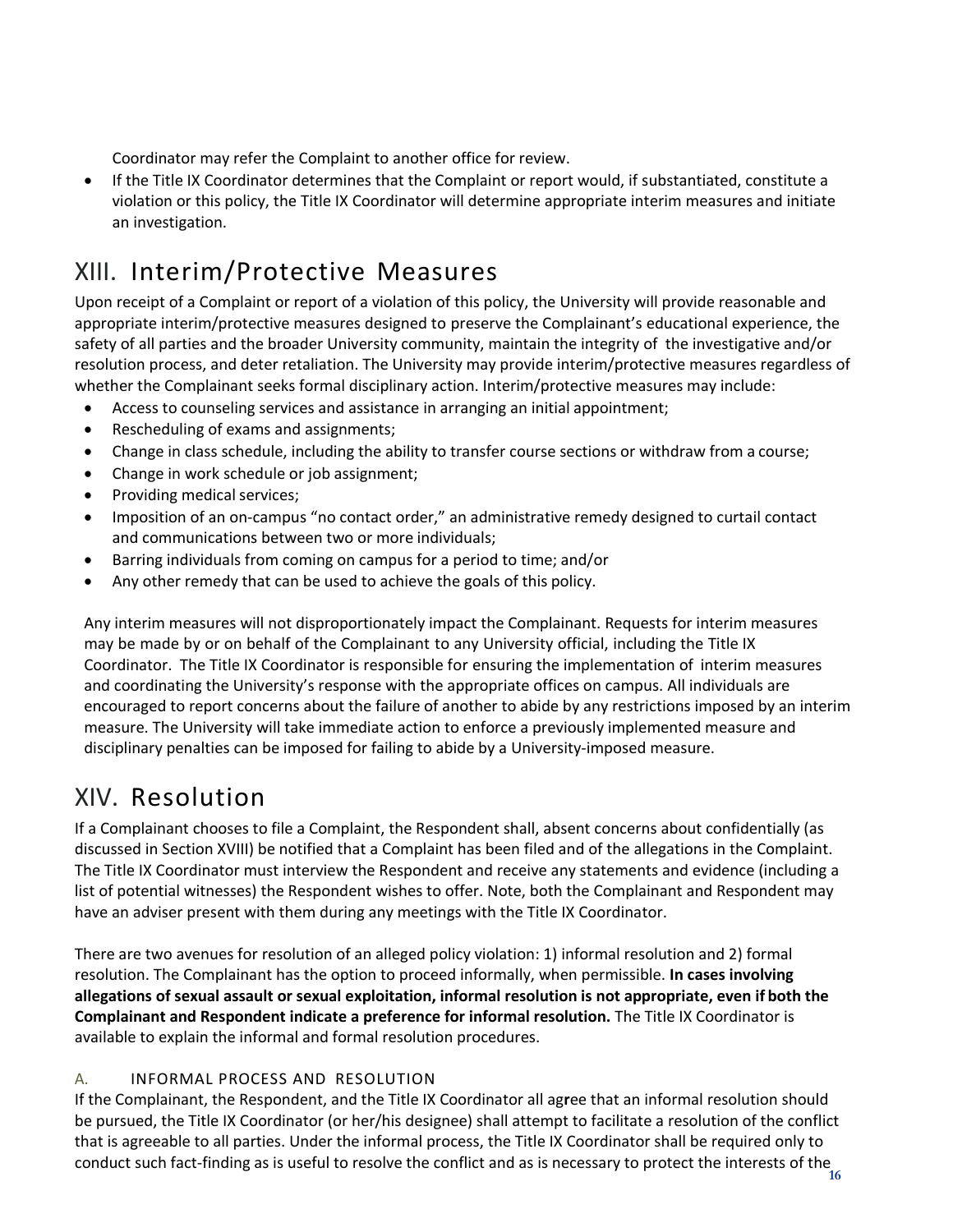parties, the University and the community. The official to whom the request is directed must determine whether informal resolution is appropriate in light of the severity of the alleged harassment and the potential risk of a hostile environment for others in the community.

Typically, an informal investigation will be completed within twenty (20) days of receipt of the Complaint. If it becomes necessary to extend the process**,** both parties will be notified of a revised expected resolution timeframe.

A Complainant or Respondent always has the option to request a formal investigation. The Title IX Coordinator also always has the discretion to initiate a formal investigation. If at any point during the informal process, the Complainant, the Respondent, or the Title IX Coordinator wishes to cease the informal process and to proceed through formal grievance procedures, the formal process outlined below will be invoked.

The informal resolution must adequately address the concerns of the Complainant, as well as the rights of the Respondent and the overall intent of the University to stop, remedy and prevent violations of this policy. (Informal actions might include, but are not limited to: providing training to a work unit; having an informal discussion with an individual whose conduct, if not stopped, could rise to the level of discrimination, or create a hostile environment; or having a confidential conversation with a supervisor or instructor). The informal resolution process will not, however, be used in cases of sexual exploitation or sexual violence.

#### B. FORMAL INVESTIGATION AND RESOLUTION

Individuals are encouraged to report any alleged violation of this policy directly to the Title IX Coordinator. In order to do so, individuals may use the Complaint procedures as specified in Section VII or schedule an appointment with the Title IX Coordinator.

#### 1. INVESTIGATION, DISCIPLINARY, AND APPEAL PROCEDURES

#### **Investigation and Adjudication**

When the Title IX Coordinator receives a Complaint or report alleging that a student violated this policy, the Title IX Coordinator will appoint a three‐person investigative panel of administrators and/or outside investigators. The investigative panel will conduct an inquiry and determine, by a preponderance of the evidence, whether this policy was violated. All panelists will have training in investigating and evaluating conduct prohibited under the policy. The panelists will also be impartial and unbiased.

The Title IX Coordinator will provide to the panel the Complaint, any statements of the Complainant and the Respondent, and any evidence or witness lists provided by the parties. The panel will interview the parties to the Complaint separately. Each party may select an adviser of their choice who may accompany them to any meeting or related proceeding, but the adviser may not participate in the interview process. All three members of the panel will participate in interviews with the Complainant and the Respondent. The panel will interview witnesses as necessary and may, at its discretion, delegate witness interviews to one or two of the panelists. Witnesses may not bring advisers. In all meetings, at least one member of the panel will serve as note taker. At the conclusion of each interview, the panelists will review the notes with the interviewee. The panel will prepare a case file of all interview summaries**,** witness statements, and other documents. The file, redacted of personally identifiable information as necessary, will be shared with the Complainant and the Respondent. The panel will describe in writing for the parties the charges that will be adjudicated.

After reviewing the file, each party will have an opportunity: (1) to meet again with the panel, (2) to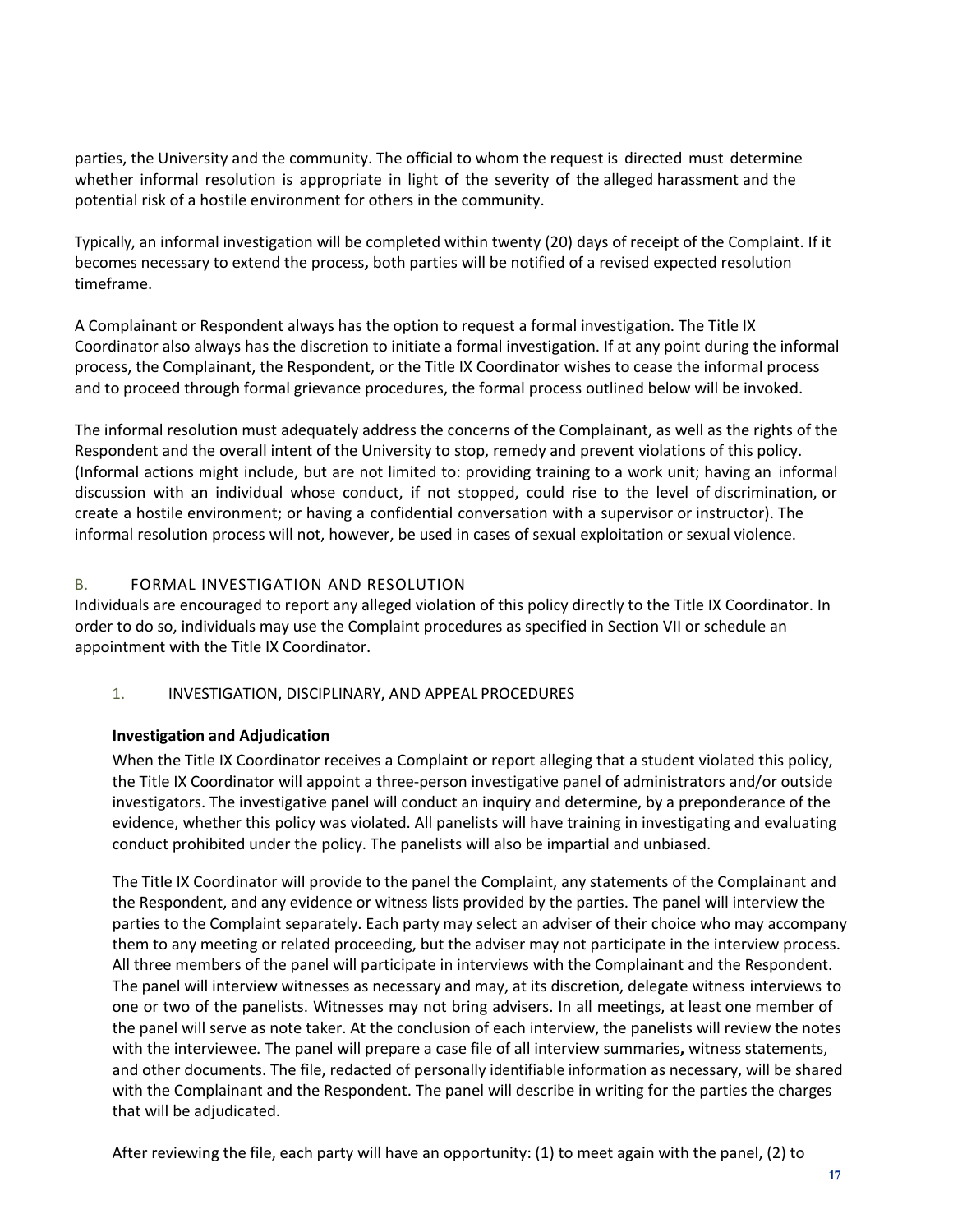respond in writing to the panel, and (3) to request the collection of other information by the panel, including the interviewing of additional witnesses. If any additional information is gathered, it will be shared with both parties and each will have the opportunity for further response. The panel will designate reasonably prompt time frames to ensure a timely completion of the process but also an adequate opportunity for both sides to respond thoroughly to the information gathered in the investigation.

Following the investigation, the panel will meet to determine, by a majority decision, whether the Respondent, based on the preponderance of evidence standard, violated University policy. The panel will prepare a report, which will include findings of fact, findings of responsibility, and the panel's rationale. All members of the panel must endorse the report as a record of their deliberations and rationale.

#### **Penalties**

If a student is found responsible for violating University policy, the entire case file will be forwarded to the Provost and Chief Academic Officer, who will determine the penalty. Penalties will be determined based on the seriousness of the misconduct and the student's previous disciplinary history (if any). Remedial measures will be determined based on the need to afford the parties an educational environment free from discrimination under Title IX. The findings regarding fact and responsibility, as well as the decision regarding the penalty in cases where violations of University policy have occurred, will be conveyed to the parties at the same time in writing. The notification will include the parties' appeal rights.

If a student is found responsible for violating University policy, the Office of the Provost will record the penalty and retain records in accordance with protocols for all other disciplinary cases. In all cases, the case file will also be archived by the Title IX Coordinator.

#### **Rights of Appeal**

Both parties, the Complainant and the Respondent, have equal rights to an impartial appeal. All appeals and appeal responses should be filed with the Title IX Coordinator. All appeals will be referred to appellate body composed of there of the following persons: President, the Provost, and the Dean of the college in which the student is enrolled. All members of the appellate body will have training regarding Title IX and prohibited conduct defined under this policy. The members of the appellate body will be impartial and unbiased. If any member of the appellate body cannot maintain impartiality, or is involved in the Complaint, that person shall be recused from the matter and the remaining members shall appoint an appropriately trained replacement.

A Complainant or Respondent may file a written appeal on the grounds that: (1) there is substantial relevant information that was not presented, and reasonably could not have been presented during the investigation; (2) the imposed penalty does not fall within the range of penalties imposed for similar misconduct, or (3) there was procedural unfairness during the disciplinary process.

The purpose of an appeal is not to initiate a review of substantive issues of fact or a new determination of whether a violation of University rules has occurred. The appellate body may decide to uphold the original decision of the panel and/or the deans; to alter the imposed penalty; or to return the case to the panel for additional proceedings or other action.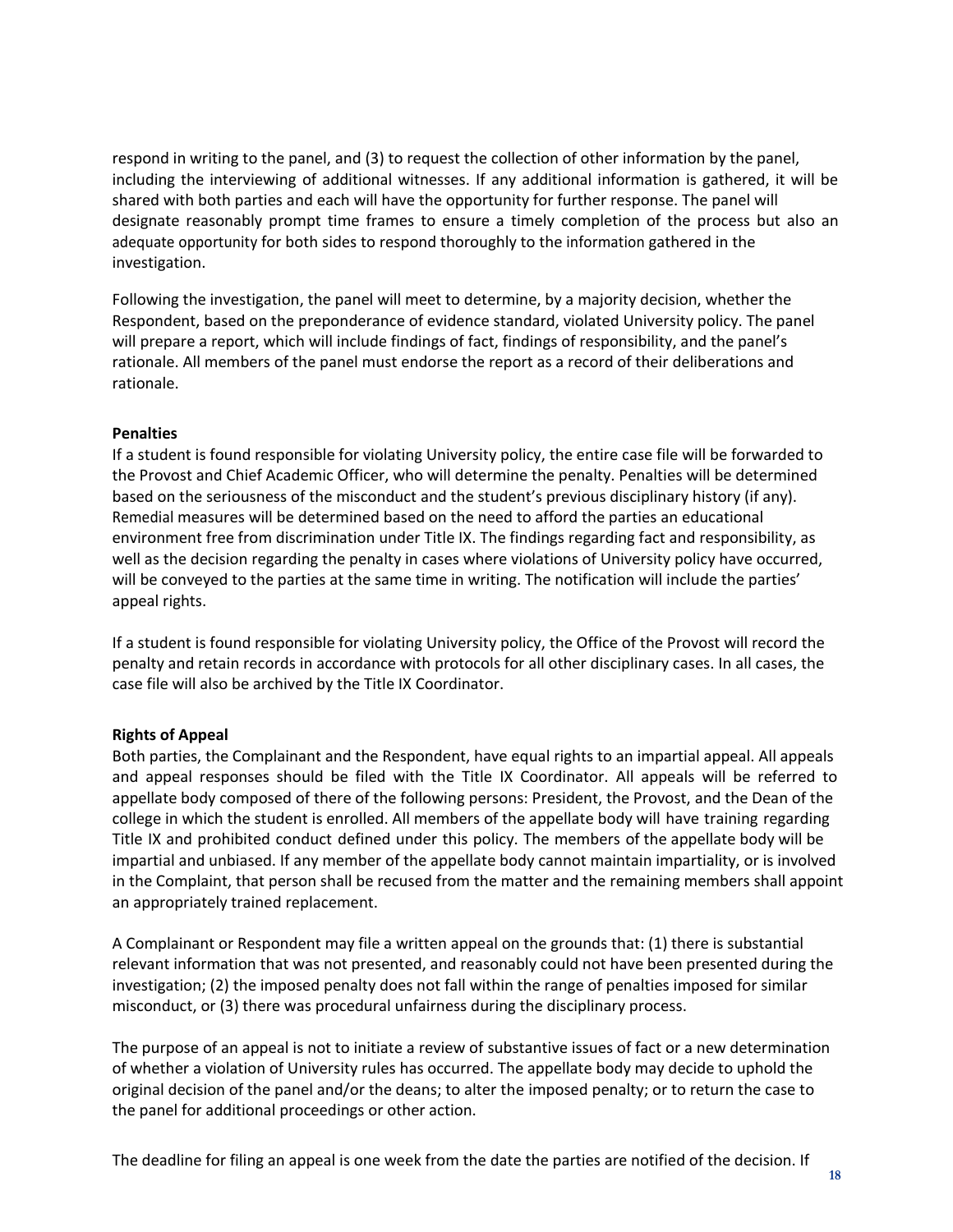either party files an appeal, the University will notify the other party in writing, provide that party with the appeal, and permit that party three (3) days to file a response. The University will also provide to the appealing party a copy of any response. The University will notify both parties will be notified simultaneously, and in writing, of the outcome of the appeal. Although the timing for final determinations on appeals may vary, it is expected that a decision on a typical appeal should take thirty (30) days from the date the Title IX Coordinator receives the response to the appeal (or the time for filing such response has lapsed).

#### **Student Enrollment**

Pending action by the panel on the charges or pending an appeal, the Respondent may be permitted to attend classes, and make use of some or all University facilities, except for circumstances relating to the physical or emotional safety or well‐being of a member (or members) of the University community, or the ability of the University to carry out its essential functions. Certain restrictions may be imposed by the deans on the Respondent in order to provide the Complainant with an educational environment free from discrimination under Title IX.

The Respondent should understand that if the decision of the panel proves adverse, and if an appeal proves unsuccessful, the penalty will normally be considered effective as of the date of the original decision.

For students, in cases adjudicated prior to the last day of classes, if the final decision is a separation from the University (i.e., suspension, suspension with conditions, or expulsion), the Respondent will normally not earn credit for the semester in which the infraction o**c**curred. If the Respondent has successfully completed course requirements while awaiting the final disposition of the matter, obtaining credit for the semester will be at the discretion of the Provost. Pending an investigation and adjudication or the Respondent's decision about whether to appeal a separation from the University or the withholding of the degree, and/or while an appeal is in process, an administrative hold will be placed on the Respondent's University transcript. Should the Respondent decide not to appeal a separation or the withholding of the degree, or should an appeal not result in an alteration of the Provost's decision to dismiss the Respondent or withhold the degree, the Registrar will record the fact of the penalty on the Respondent's transcript.

#### 2. DISCIPLINARY PROCEDURES WHERE ONE PARTY IS A MEMBER OF THE UNIVERSITY COMMUNITY AND THE OTHER PARTY IS A NON‐MEMBER OF THE UNIVERS**I**TY COMMUNITY

When a third party, (i.e., a non-member of our University community) is involved as a Complainant or a Respondent, the University will use disciplinary procedures that are generally consistent with the disciplinary procedures stated in sections X(A) through X(B), appropriately modified based on the particular circumstances involved and taking into account privacy requirements and the like. In no case will a member of our community (i.e., current student, faculty member or staff member) be afforded lesser rights or lesser opportunities to participate in the disciplinary proceeding than the non-member of the University community.

#### 3. OTHER INVESTIGATION AND RESOLUTION PROCEDURES

If a Complaint or report of conduct prohibited by this policy is made against multiple individuals, an office, or the University in general, the Title IX Coordinator will review the matter and take appropriate action, in accordance with this policy. The Title IX Coordinator may conduct an investigation, using investigative and disciplinary procedures that are generally consistent with those stated in this policy, appropriately modified based on the particular circumstances involved.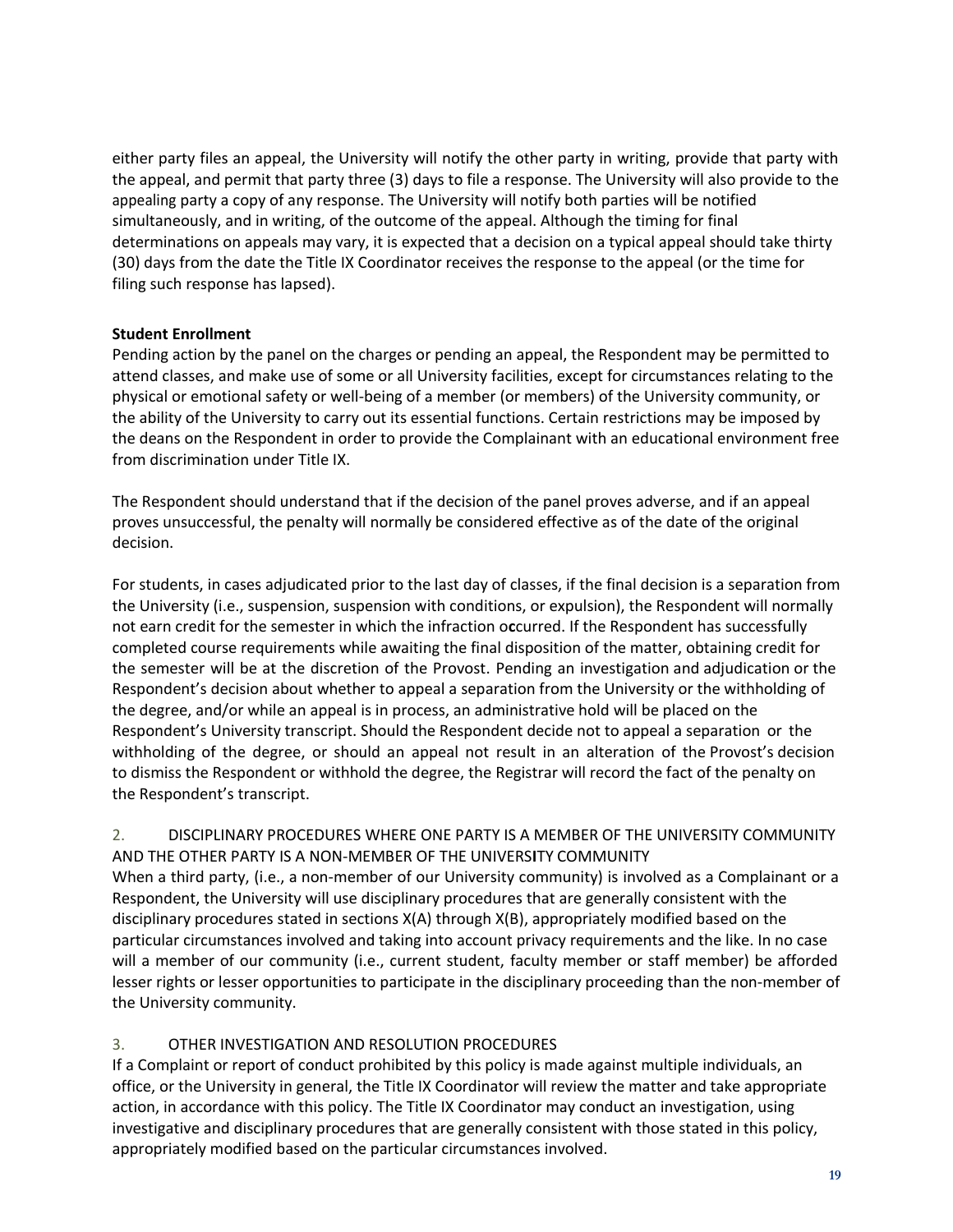# <span id="page-19-0"></span>XV. Range of Penalties under This Policy and Disciplinary Procedures

Members of the University community may be subject to disciplinary penalties for violating this policy.

#### A. ADDITIONAL ACCOMMODATIONS

If a Respondent is found responsible for violating th**i**s policy, the Complainant may request accommodations not already in place, such as a one-way no contact order. The University will promptly implement the accommodation as appropriate. In nocircumstance will the burden of the accommodation be placed on the Complainant. The accommodation shall be effective even if the Respondent files an appeal or if such an appeal is pending.

#### B. PENALTIES APPLICABLE TO STUDENTS

**1.** For violations of this policy by students, in general the penalties, in ascending order of severity, are:

- **Warning:** A formal admonition that does not become part of an individual's permanent record, but that may be taken into account in judging the seriousness of any future violation.
- **Disciplinary Probation:** A more serious admonition assigned for a definite amount of time. It implies that any future violation, of whatever kind, during that time, may be grounds for suspension, suspension with conditions, or in especially serious cases, expulsion from the University. Disciplinary probation will be taken into account in judging the seriousness of any subsequent infraction even if the probationary period has expired.

Disciplinary probation appears on an individual's permanent record at the University (but not on the transcript) and may be disclosed by the Office of the Provost in response to requests for which the student has given permission or as otherwise legally required.

- **Withholding of Degree:** In cases involving students in their final semester, the University may withhold a student's degree for a specified period of time. This penalty is imposed instead of suspension at the end of the final year of study when all other degree requirements have been met. A withheld degree is recorded on a student's transcript. Relevant information remains on the student's permanent record at the University and may be disclosed by the Office of the Provost in response to requests for which the student has given permission or as otherwise legally required.
- **Suspension:** Removal from membership in the University for a specified period of time. A suspension is recorded on a student's transcript. Relevant information remains on the student's permanent record at the University and may be disclosed by the Office of the Provost in response to requests for which the student has given permission or as otherwise legally required.
- **Suspension with Conditions:** Removal from membership in the University for at least the period of time specified by the suspension, with the suspension to continue until certain conditions, stipulated by the appropriate body applying this penalty, have been fulfilled. These conditions may include, but are not limited to, restitution of damages, formal apology, or counseling. A suspension with conditions is recorded on a student's transcript. Relevant information remains on the student's permanent record at the University and may be disclosed by the Office of the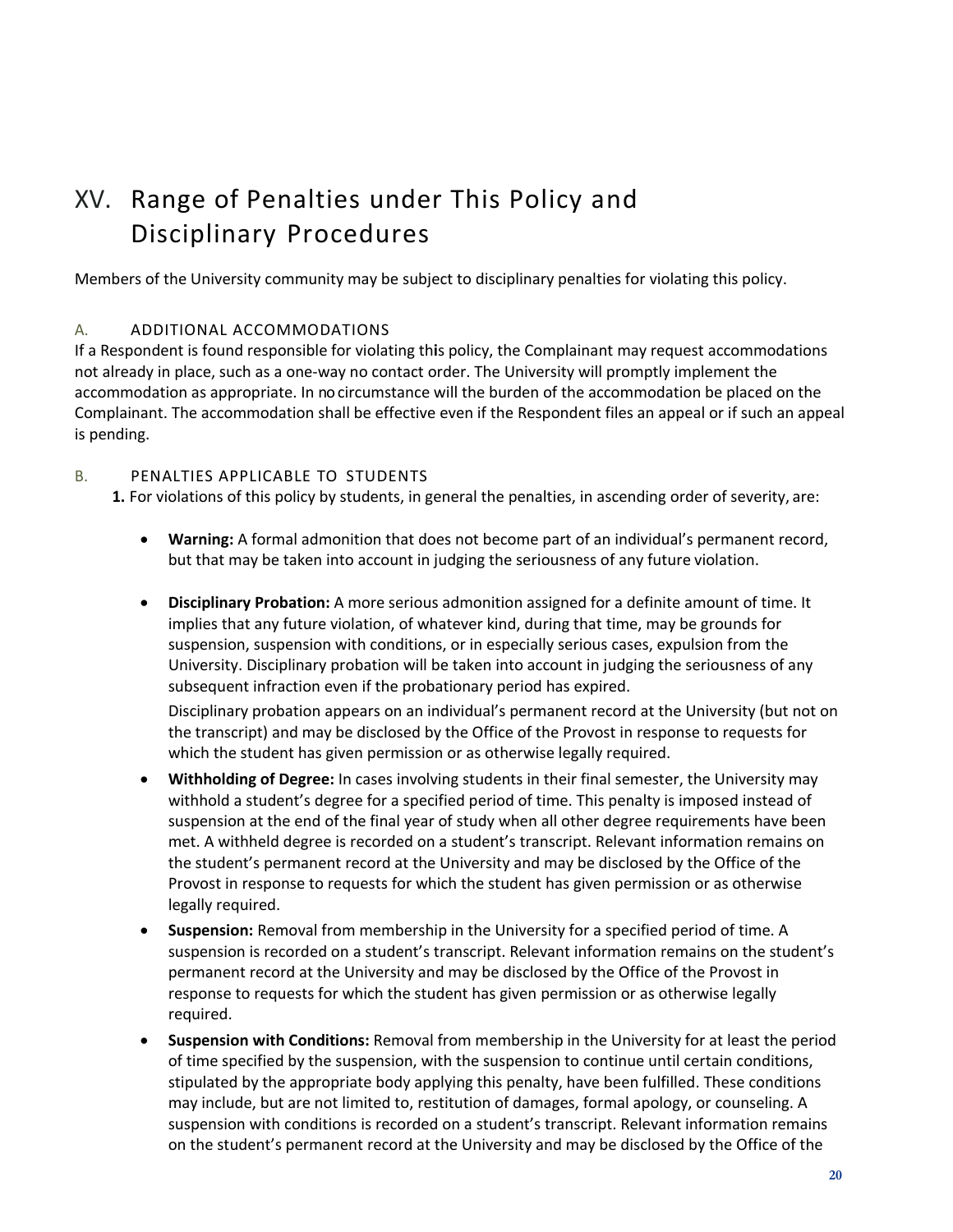Provost in response to requests for which the student has given permission or as otherwise legally required.

- **Expulsion:** Permanent removal from membership in the University, without any opportunity for readmission to the community. Expulsion is recorded on a student's transcript. Relevant information remains on the student's permanent record at the University and may be disclosed by the Office of the Provost in response to requests for which the student has given permission or as otherwise legally required.
- **Censure:** University censure can be added to any of the penalties listed above, except warning. Censure indicates the University's desire to underscore the seriousness of the violation and the absence of mitigating circumstances and to convey that seriousness in response to future authorized inquiries about the given individual's conduct.
- **2.** The following may accompany the preceding penalties, as appropriate:
	- **Restriction of Access to Space, Resources, and Activities:** When appropriate in cases involving behavioral misconduct between members of the community, restrictions may be placed on access to space and/or resources or on participation in activities so as to limit opportunities for contact among the parties.
	- **Educational Refresher Programs:** In addition to any of the penalties listed above, a student may be required to participate in educational refresher programs appropriate to the infraction.

#### C. PENALTIES APPLICABLE TO FACULTY AND STAFF MEMBERS

For violations of this policy by faculty or staff members, disciplinary penalties may include (in accordance with the employment policies governing the employee in question) counseling or training, written warning, financial penalty, unpaid leave of absence, suspension, demotion or termination in accordance with the employment policies governing the spe**c**ific employee.

### D. ACTION AGAINST VISITORS

In cases where the person accused of sexual harassment, gender‐based harassment or sexual violence is neither a University student nor a University employee, the University's ability to take action against the accused is extremely limited. However, the University shall take all appropriate actions within its control, such as restricting the visitor's access to campus. In addition, the matter shall be referred to local law enforcement for legal action where appropriate.

### <span id="page-20-0"></span>XVI. No Disciplinary Action

In cases where a determination is made not to bring disciplinary action, the Title IX Coordinator shall inform the Complainant and the Respondent of that decision contemporaneously, in writing, and shall offer counseling or other support services to both the Complainant and the Respondent.

### <span id="page-20-1"></span>XVII. Mediation

While mediation is not permitted in cases where sexual violence is alleged, it may be appropriate where sexual harassment or gender‐based harassment allegations have been made by a student or employee but there is no allegation of sexual violence. Mediation is a process whe**r**eby the parties can participate in a search for fair and workable solutions. Mediation requires the consent of both the Complainant and the Respondent, but does not require the Complainant and Respondent to meet face-to-face. Either party, however, has the right to end the mediation at any time and proceed with the investigation process. A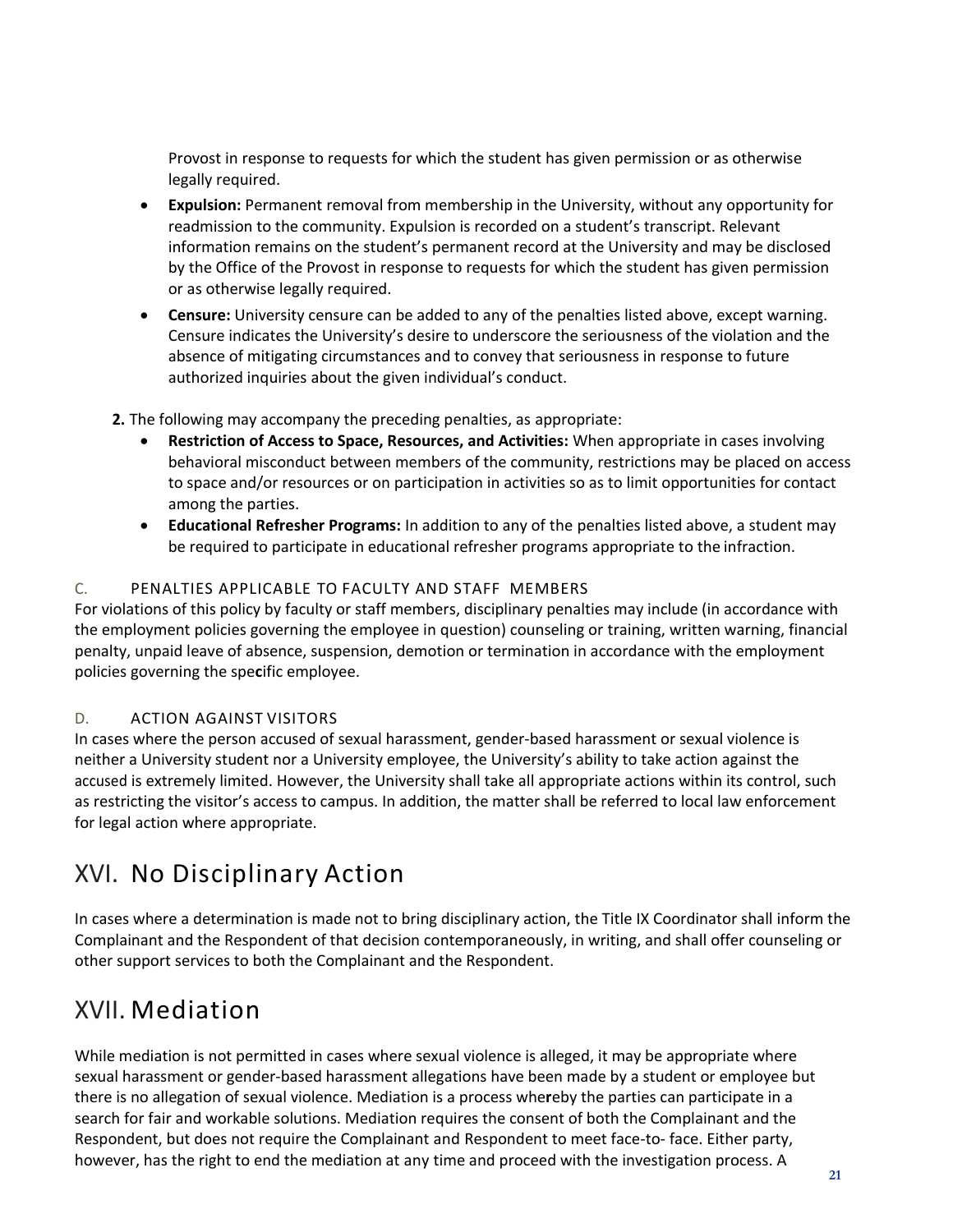Respondent who is covered by a collective bargaining agreement may consult with and have a union representative present at any mediation session.

# <span id="page-21-0"></span>XVIII. Timing

The University shall make every reasonable effort to ensure that the investigation and resolution of a Complaint are carried out as timely and efficiently as possib**l**e. The Title IX Coordinator or designee may extend this timeframe for good cause, including but not limited to, law enforcement involvement, number of witnesses to be interviewed, and University breaks. University will take all reasonable efforts to apprise the parties of the progress of the investigation. While some Complaints may require extensive investigation, whenever possible, the investigation of Complaints should be completed within sixty (60) calendar days of the receipt of the Complaint. If there is a delay in completing the investigation, the Title IX Coordinator shall notify the Complainant and the Respondent in writing.

Although cooperation with law enforcement may require the University to temporarily suspend the factfinding aspect of a Title IX investigation, the University will promptly resume its Title IX investigation as soon as it is notified by the law enforcement agency that the agency has completed the evidence gathering process. The University will not, however, wait for the conclusion of a criminal proceeding to begin its own investigation and, if needed, will take immediate steps to provide interim measures for the Complainant.

The University procedures set out reasonably prompt timeframes for proceedings thereunder, including a description of factors that may extend the timeframes, such as the complexity of the investigation, and/or the severity and extent of the alleged conduct. All steps under these procedures shall take place with reasonable promptness, taking into account the complexity of any case and the severity and extent of alleged conduct. Timeframes for all phases of the disciplinary process, including the investigation, any related disciplinary proceedings, and any related appeal, apply equally to both Complainant and Respondent.

# <span id="page-21-1"></span>XIX. Fallacious and Malicious Allegations

Members of the University community who make false and malicious complaints of sexual harassment, gender‐based harassment, sexual exploitation or sexual violence, as opposed to complaints which, even if erroneous, are made in good faith, may be subject to disciplinary action.

# <span id="page-21-2"></span>XX. External Complaints

If you filed a Complaint with the Title IX Coordinator and believe the University's response was inadequate, or you otherwise believe you have been discrim**i**nated against by the University on the basis of race, color, national origin, sex, including sexual harassment, disability age, or retaliation, you may file a Complaint with the Office for Civil Rights (OCR) of the U.S. Department of Education or the Educational Opportunities Section Title IX Coordinator of the Civil Rights Division of the U.S. Justice Department of Justice, or a Complaint based on religion with the Title IX Coordinator of the U.S. Justice Department.

The University may coordinate with outside law enforcement authorities in order to avoid interfering with their activities and, where possible, to obtain informa**t**ion regarding their investigation. Neither a law enforcement determination whether to prosecute a Respondent, nor the outcome of any criminal prosecution, is dispositive of whether the Respondent has committed a violation of this policy.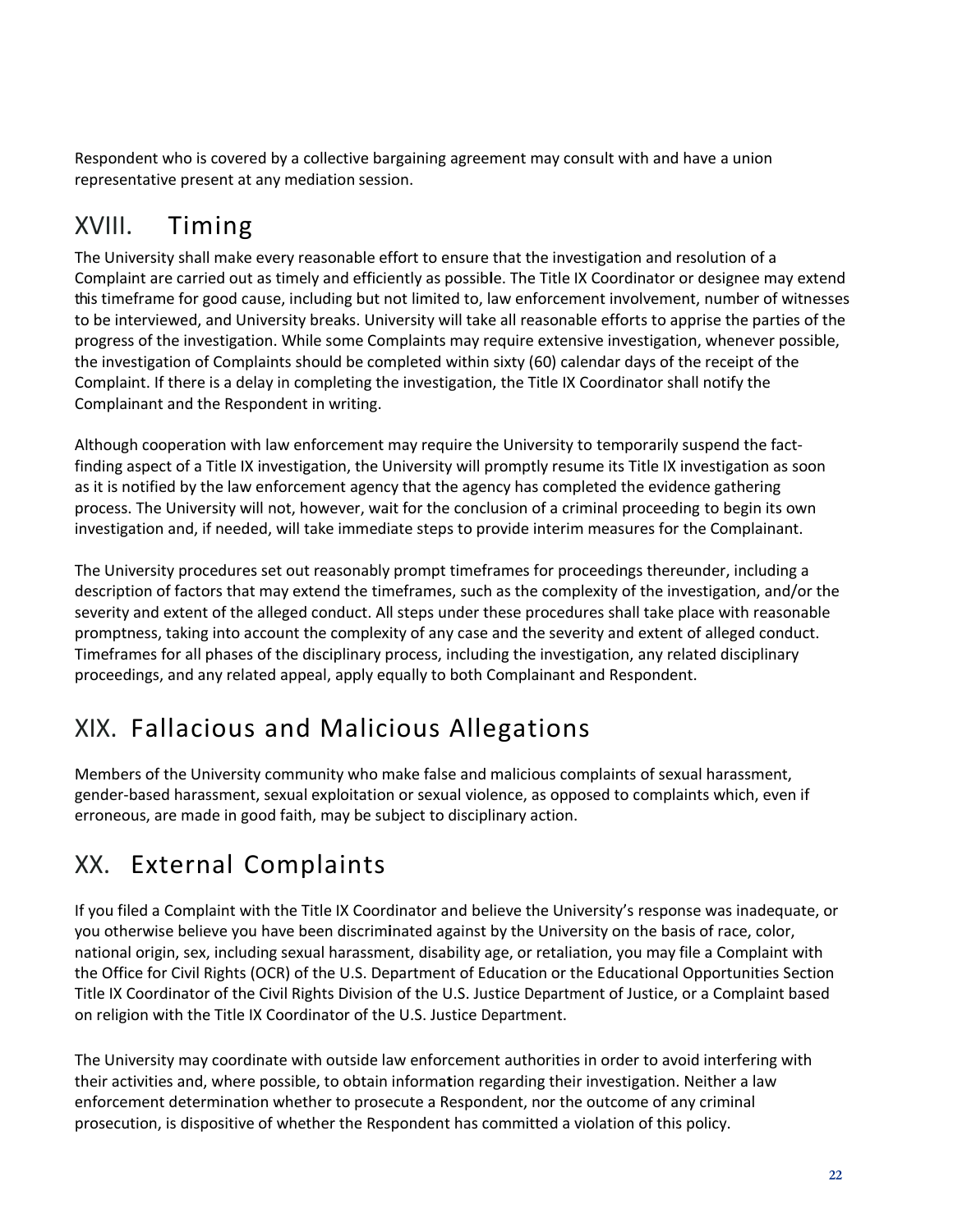**Filing External Complaints** Complainants have the right at any time to file complaints with the Office for Civil Rights ("OCR") of the U.S. Department of Education, alleging violations of Title IX, and to file Complaints with other appropriate agencies alleging violations of other federal, state or local laws.

### <span id="page-22-0"></span>XXI. University Obligations under this Policy

In addition to addressing possible violations of this policy, the University has the following obligations: 1) Dissemination of Policies, Procedures and Notices. The Title IX Coordinator, in coordination with the other appropriate offices, is responsible for the wide dissemination of the following: this Policy; (ii) the University's Notice of Non‐ Discrimination; (iii) the Title IX Coordinator's name, phone number, office location, and email address; and (iv) contact information for the campus Public Safety Office. Such dissemination shall include posting the documents and information on the University website and including it in any student or faculty handbooks.

### A. CONFIDENTIAL EMPLOYEES

Although there is no one directly employed by the University to whom University employees can speak on a confidential basis regarding sexual harassment, gender‐based harassment or sexual violence, confidential community counseling resources are available in the City of Phoenix and the State of California.

### B. "RESPONSIBLE" EMPLOYEES

"Responsible" employees have a duty to report incidents of sexual harassment, gender based harassment or sexual violence, including all relevant details, to the Title IX Coordinator. Such employees are not permitted under any circumstances to maintain a Complainant's confidentiality. To the extent possible, information reported to responsible employees will be shared only with the Title IX Coordinator, the "responsible" employee's supervisor, and other people responsible for handling the University's response to the report. Before a Complainant reveals any information to a responsible employee, the employee shall advise the Complainant of the employee**'**s reporting obligations and if the Complainant wants to maintain confidentiality, direct the Complainant to confidential resources.

The University has designated the following individuals as "responsible" employees: (i) Title IX and Deputy Title IX Coordinators, (ii) President, (iii) Provost, (iv) Associate Provost, (vi) Dean, (vii) Registrar, and (viii) Director of Enrollment (in Phoenix only). Once a responsible employee (that is not the Title IX Coordinator) receives such information, that employee will inform the Title IX Coordinator of the report.

# <span id="page-22-1"></span>XXII. Confidentiality, Requests Not to Conduct Investigations, or Not to Report to Outside Law Enforcement

If Complainant requests that an investigation not be conducted, the Title IX Coordinator will consider the reasons for the request, including concerns about the age and continued safety of the person reportedly harmed and members of the campus community. The Title IX Coordinator must also balance considerations about the continued health and safety of members of the community against a reporter's or Complainant's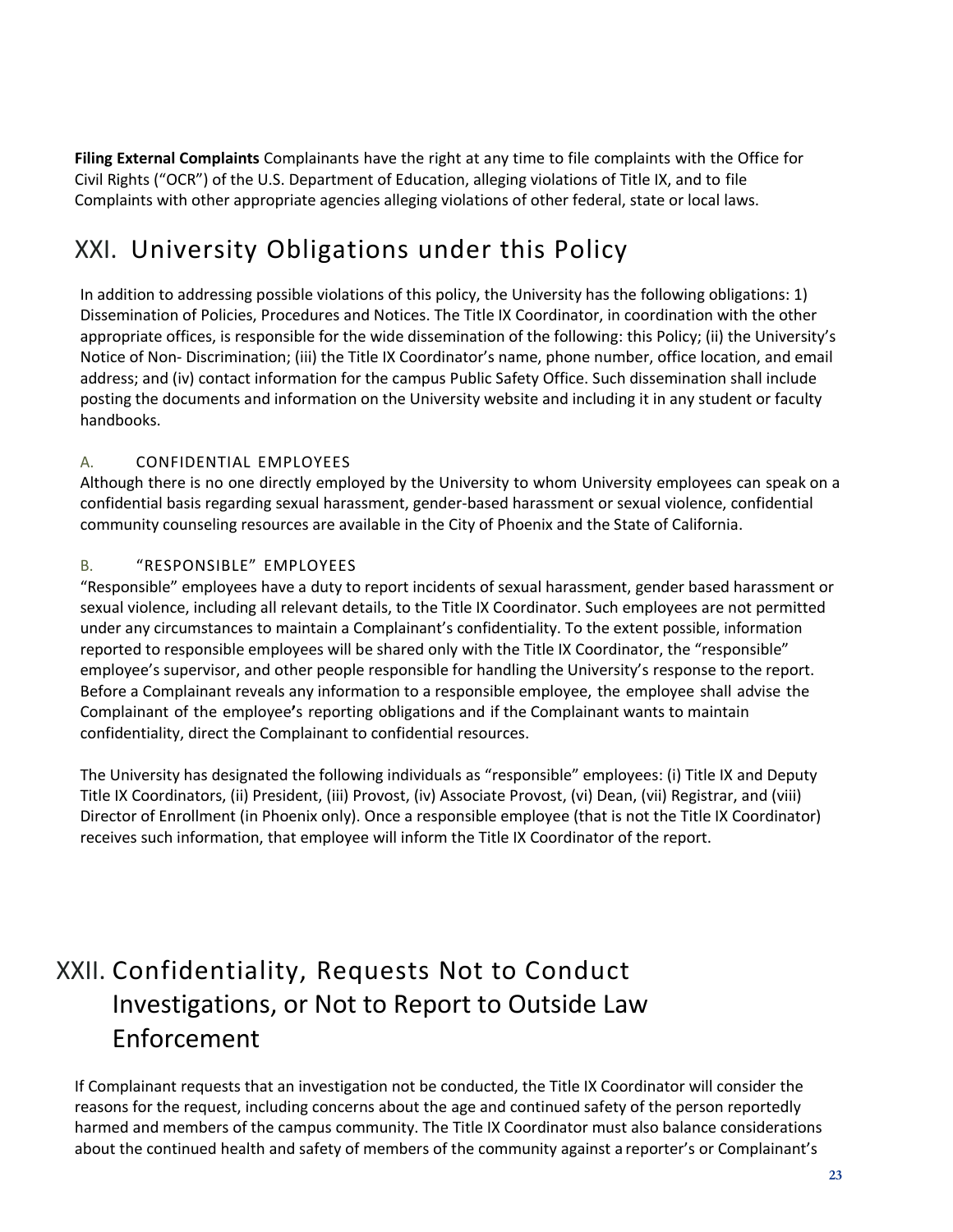desire not to have the report investigated. In cases when a reporter or Complainant does not want to have a report investigated, but the Title IX Coordinator has concerns that not taking formal or informal action might endanger the health or safety of members of the campus community, the Title IX Coordinator will initiate confidential consultation with appropriate individuals to analyze the situation and assist in determining appropriate measures to take. The Title IX Coordinator will make the ultimate decision about whether to conduct a formal investigation or respond to the report in another manner, including taking informal actions, such as those des**c**ribed above**.**

Parties in these processes, including the Complainant, Respondent, and witnesses, have privacy rights and reasonable expectations of confidentiality in the investigation of matters subject to this procedure.

In addition, the integrity of the process depends on ensuring reasonable expectations of confidentiality. The Title IX Coordinator will keep confidential the Complaint, report, witness statements, and any other information provided by the Complainant, Respondent, or witnesses and will disclose this information only to the Complainant, Respondent, or witnesses, as necessary to give fair notice of the allegations and to conduct the investigation; to law enforcement consistent with state and federal law; to other University officials as necessary for coordinating interim measures or for health, welfare, and safety reasons, and to government agencies who review the University's compliance with federal law. Information about Complaints and reports, absent personally identifiable information, may be reported to University officials, and external entities for statistical and analysis purposes pursuant to federal and state law and University policy.

After a report of an alleged incident of sexual harassment, gender‐based harassment, sexual exploitation, or sexual violence has been made to the Title IX Coordinator, a Complainant may request that the matter be investigated without her/ is identity or any details regarding the incident being divulged further. Alternatively, a Complainant may request that no investigation into a particular incident be conducted or that an incident not be reported to outside law enforcement.

In all such cases, the Title IX Coordinator will weigh the Complainant's requests against the University's obligation to provide a safe, non‐discriminatory environment for all students, employees and visitors, including the Complainant. A decision to maintain confidentiality does not mean that confidentiality can be absolutely guaranteed in all circumstances, but only that all efforts will be undertaken to keep information confident al consistent with law.

If the Title IX Coordinator determines that she/he will maintain confidentiality as requested by the Complainant, the University will take all reasonable steps to investigate the incident consistent with the request for confidentiality. However, a University's ability to meaningfully investigate the incident and pursue disciplinary action may be limited by such a request. In any event, the University is required to abide by any laws mandating disclosure, such as the Clery Act. However, disclosures under the Jeanne Clery Act is done without divulging the Complaint's identity. If the Title IX Coordinator determines that the University must report the incident to outside law enforcement, the University will cooperate with any criminal investigation, which may include providing the outside law enforcement agency with any evidence in its possession relating to the incident.

An individual who speaks to a University employee about sexual harassment, gender‐based harassment, sexual exploitation or sexual violence should be aware that employees fall into three categories: (1) "confidential" employees, who have an obligation to maintain a Complainant's confidentiality regarding the incident(s); (2) "responsible" employees, who are required to report the incident(s) to the Title IX Coordinator; and (3) all other employees, who are strongly encouraged but not required to report the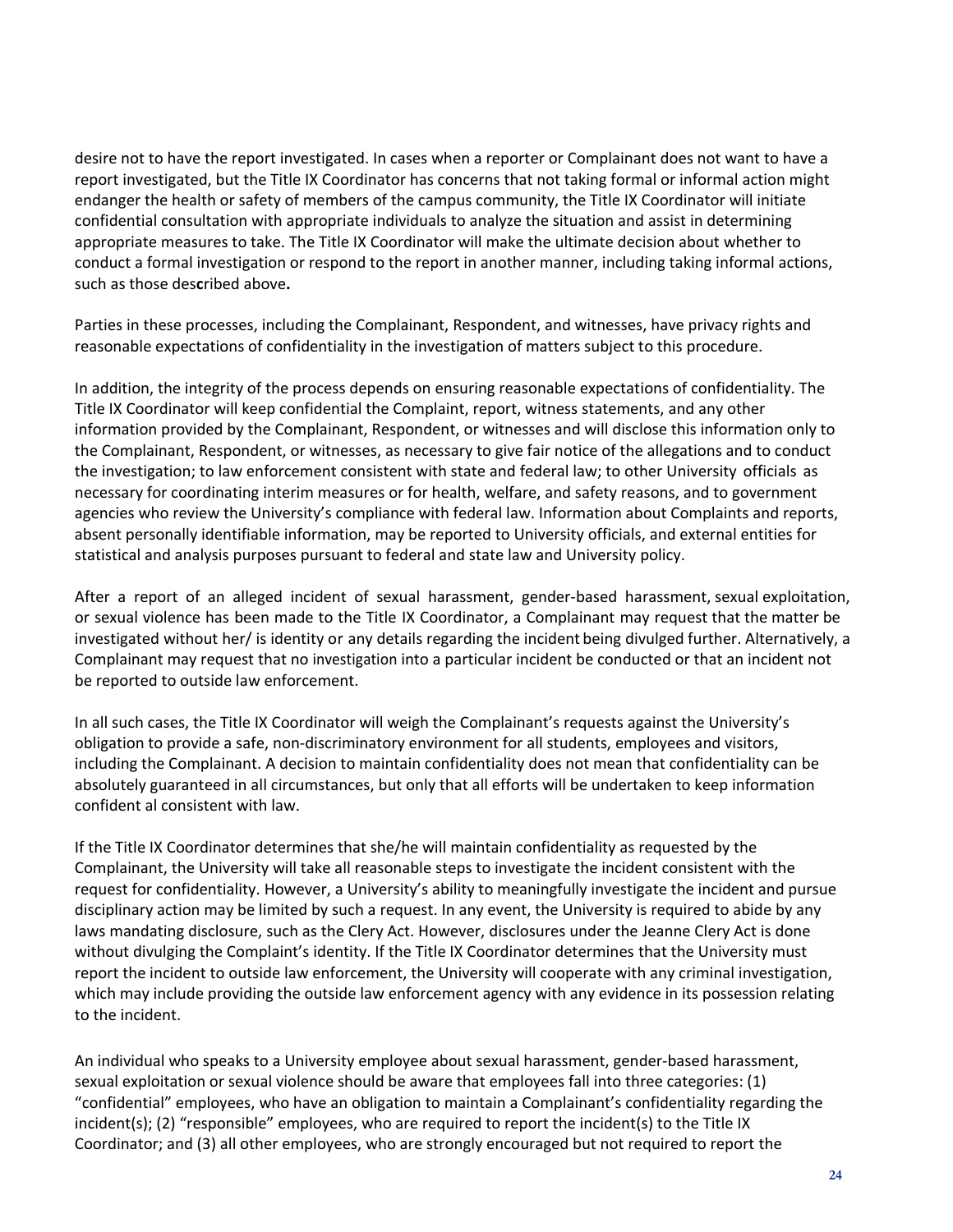incident(s).

### <span id="page-24-0"></span>XXIII. Faculty‐Student Relations

No University faculty member shall have romantic or sexual relations with a student who is enrolled in a course taught by that faculty member, or who is otherwise subject to the faculty member's academic supervision. A student is considered enrolled in a faculty member's course until such time as a final grade for the course has been submitted to the Registrar; other forms of academic supervision conclude upon the submission of a final grade to the Registrar (where applicable) or upon the student's completion of all supervised work. The Provost may grant an exception to this policy in extraordinary cases.

### <span id="page-24-1"></span>XXIV. Retaliation

This policy prohibits retaliation, including threats, intimidation, coercion, or discrimination (including harassment), against any person who reports sexual harassment, gender‐based harassment, sexual exploitation or sexual violence. This policy further prohibits retaliation against any person who assists someone making a report of sexual harassment, gender‐based harassment or sexual violence, or participates in any manner in an investigation or resolut**i**on of a sexual harassment, gender‐based harassment or sexual violence Complaint. Any allegations of retaliation for making a report under this policy should be reported to the Title IX Coordinator and her/his staff, or the President if the Title IX Coordinator is alleged to have engaged in the retaliation.

### <span id="page-24-2"></span>XXV. Sex Offender Registration

In accordance to the Campus Sex Crimes Prevention Act of 2000, which amends the Jacob Wetterling Crimes against Children and Sexually Violent Offender Registration Act, the Jeanne Clery Act, and the Family Educational Rights and Privacy Act of 1974, the University is providing the link to the U.S. Department of Justice National Sex Offender Public Website: [https://www.nsopw.gov/.](https://www.nsopw.gov/) In Arizona, Sex Offender information can be found at [https://www.azdps.gov/services/public/offender.](https://www.azdps.gov/services/public/offender)

### <span id="page-24-3"></span>XXVI. Annual Disclosure of Crime Statistics

This Annual Security Report is required by federal law and contains policy statements and crime statistics for the school. The policy statements address the school's policies, procedures and programs concerning safety and security. This report is available online at [https://www.usuniversity.edu/current-students/consumer](https://www.usuniversity.edu/current-students/consumer-information/)[information/.](https://www.usuniversity.edu/current-students/consumer-information/)

Campus crime, arrest, and referral statistics include those reported to the University and local law enforcement agencies for the three (3) prior calendar years. The institution gathers statistics concerning the occurrence on location and on public property of certain offenses. United States University did not occupy this location in 2016.

| <b>UNITED STATES UNIVERSITY</b><br>(Phoenix, AZ Corporate Location)<br><b>Criminal Offenses</b> | Year | $\Omega$ n<br>$Campus^{\wedge \wedge}$ | <b>Public</b><br>Property* | Total |
|-------------------------------------------------------------------------------------------------|------|----------------------------------------|----------------------------|-------|
|                                                                                                 | 2016 |                                        |                            |       |
| <b>Robbery</b>                                                                                  | 2017 |                                        |                            |       |
|                                                                                                 | 2018 |                                        |                            |       |
|                                                                                                 |      |                                        |                            |       |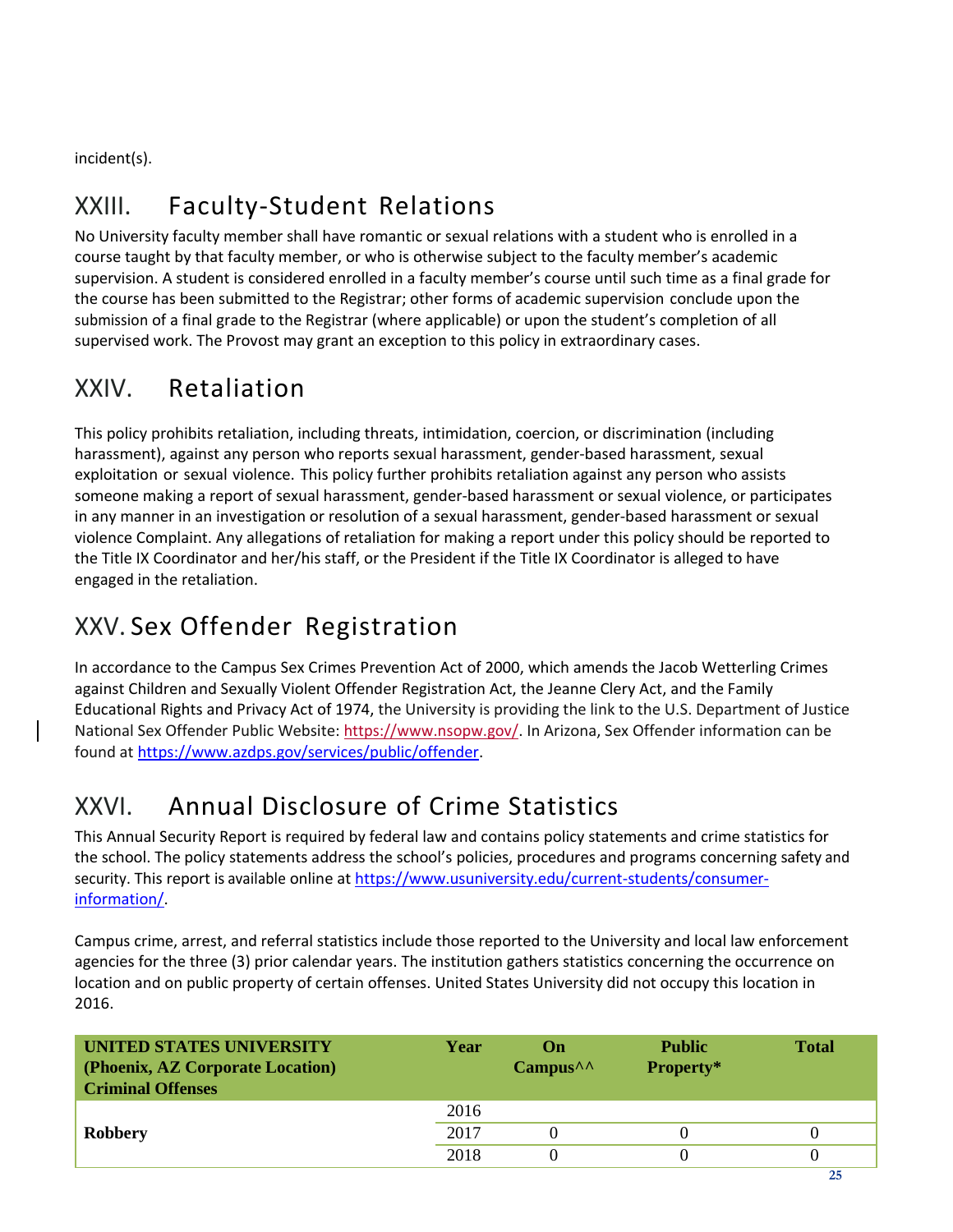|                                                  | 2016 |                      |                  |                  |
|--------------------------------------------------|------|----------------------|------------------|------------------|
| <b>Aggravated Assault</b>                        | 2017 | $\boldsymbol{0}$     | $\boldsymbol{0}$ | $\boldsymbol{0}$ |
|                                                  | 2018 | $\boldsymbol{0}$     | $\boldsymbol{0}$ | $\boldsymbol{0}$ |
|                                                  | 2016 |                      |                  |                  |
| <b>Burglary</b>                                  | 2017 | $\boldsymbol{0}$     | 1 <sup>1</sup>   | $\boldsymbol{0}$ |
|                                                  | 2018 | $\boldsymbol{0}$     | $\boldsymbol{0}$ | $\boldsymbol{0}$ |
|                                                  | 2016 |                      |                  |                  |
| <b>Motor Vehicle Theft</b>                       | 2017 | $\boldsymbol{0}$     | $\boldsymbol{0}$ | $\boldsymbol{0}$ |
|                                                  | 2018 | $\boldsymbol{0}$     | $\boldsymbol{0}$ | $\boldsymbol{0}$ |
|                                                  | 2016 |                      |                  |                  |
| <b>Arson</b>                                     | 2017 | $\boldsymbol{0}$     | $\boldsymbol{0}$ | $\boldsymbol{0}$ |
|                                                  | 2018 | $\boldsymbol{0}$     | $\boldsymbol{0}$ | $\boldsymbol{0}$ |
|                                                  | 2016 |                      |                  |                  |
| <b>Criminal Homicide: Murder/Non-Negligent</b>   | 2017 | $\boldsymbol{0}$     | $\boldsymbol{0}$ | $\boldsymbol{0}$ |
| <b>Manslaughter</b>                              | 2018 | $\boldsymbol{0}$     | $\boldsymbol{0}$ | $\boldsymbol{0}$ |
|                                                  | 2016 |                      |                  |                  |
| <b>Criminal Homicide: Negligent Manslaughter</b> | 2017 | $\boldsymbol{0}$     | $\boldsymbol{0}$ | $\boldsymbol{0}$ |
|                                                  | 2018 | $\boldsymbol{0}$     | $\overline{0}$   | $\overline{0}$   |
|                                                  | 2016 |                      |                  |                  |
| Rape                                             | 2017 | $\boldsymbol{0}$     | $\boldsymbol{0}$ | $\overline{0}$   |
|                                                  | 2018 | $\boldsymbol{0}$     | $\boldsymbol{0}$ | $\boldsymbol{0}$ |
|                                                  | 2016 |                      |                  |                  |
| <b>Fondling</b>                                  | 2017 | $\mathbf{0}$         | $\boldsymbol{0}$ | $\boldsymbol{0}$ |
|                                                  | 2018 | $\boldsymbol{0}$     | $\boldsymbol{0}$ | $\boldsymbol{0}$ |
|                                                  | 2016 |                      |                  |                  |
| <b>Incest</b>                                    | 2017 | $\boldsymbol{0}$     | $\boldsymbol{0}$ | $\boldsymbol{0}$ |
|                                                  | 2018 | $\boldsymbol{0}$     | $\boldsymbol{0}$ | $\boldsymbol{0}$ |
|                                                  | 2016 |                      |                  |                  |
| <b>Statutory Rape</b>                            | 2017 | $\boldsymbol{0}$     | $\boldsymbol{0}$ | $\boldsymbol{0}$ |
|                                                  | 2018 | $\boldsymbol{0}$     | $\boldsymbol{0}$ | $\boldsymbol{0}$ |
| Violence Against Women Act (VAWA)                | Year | On                   | <b>Public</b>    | <b>Total</b>     |
| <b>Offenses</b>                                  |      | Campus <sup>^^</sup> | Property*        |                  |
|                                                  | 2016 |                      |                  |                  |
| <b>Domestic Violence</b>                         | 2017 | $\boldsymbol{0}$     | $\boldsymbol{0}$ | $\boldsymbol{0}$ |
|                                                  | 2018 | $\boldsymbol{0}$     | $\boldsymbol{0}$ | $\overline{0}$   |
|                                                  | 2016 |                      |                  |                  |
| <b>Dating Violence</b>                           | 2017 | $\boldsymbol{0}$     | $\boldsymbol{0}$ | $\overline{0}$   |
|                                                  | 2018 | $\overline{0}$       | $\boldsymbol{0}$ | $\overline{0}$   |
|                                                  | 2016 |                      |                  |                  |
| <b>Stalking</b>                                  | 2017 | $\boldsymbol{0}$     | $\boldsymbol{0}$ | $\overline{0}$   |
|                                                  | 2018 | $\boldsymbol{0}$     | $\boldsymbol{0}$ | $\overline{0}$   |
|                                                  |      |                      |                  |                  |
| Hate Crimes ^                                    | Year | On                   | <b>Public</b>    | <b>Total</b>     |

 $^1$ This incident occurred after the building was closed in an adjacent parking lot. It did not involve University personnel or students.

 $\overline{\phantom{a}}$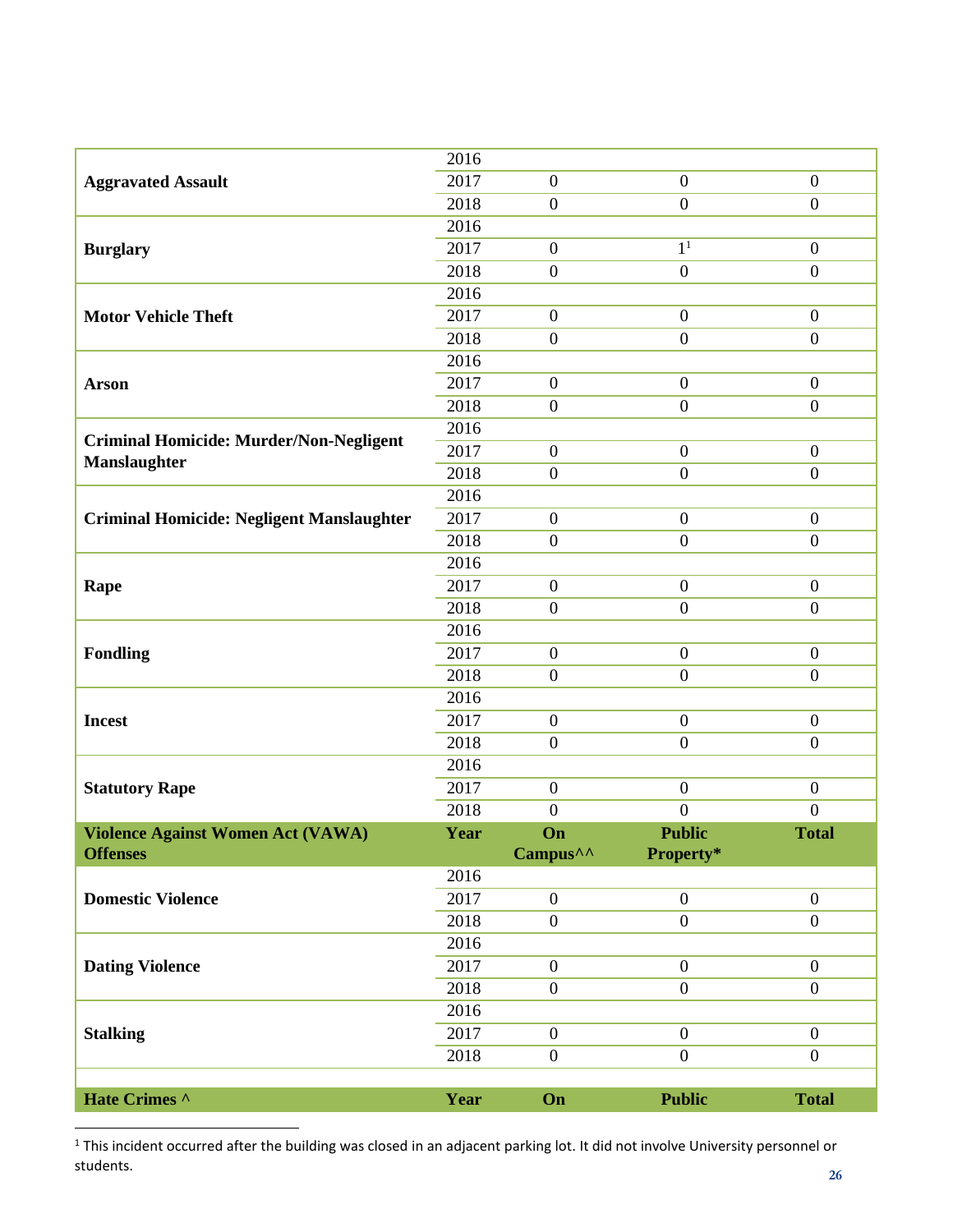|                                                |      | Campus <sup>^^</sup> | Property*        |                  |
|------------------------------------------------|------|----------------------|------------------|------------------|
| <b>Robbery</b>                                 | 2016 |                      |                  |                  |
|                                                | 2017 | $\boldsymbol{0}$     | $\boldsymbol{0}$ | $\overline{0}$   |
|                                                | 2018 | $\boldsymbol{0}$     | $\overline{0}$   | $\overline{0}$   |
| <b>Aggravated Assault</b>                      | 2016 |                      |                  |                  |
|                                                | 2017 | $\boldsymbol{0}$     | $\mathbf{0}$     | $\overline{0}$   |
|                                                | 2018 | $\boldsymbol{0}$     | $\boldsymbol{0}$ | $\boldsymbol{0}$ |
| <b>Burglary</b>                                | 2016 |                      |                  |                  |
|                                                | 2017 | $\boldsymbol{0}$     | $\boldsymbol{0}$ | $\overline{0}$   |
|                                                | 2018 | $\boldsymbol{0}$     | $\boldsymbol{0}$ | $\overline{0}$   |
| <b>Motor Vehicle Theft</b>                     | 2016 |                      |                  |                  |
|                                                | 2017 | $\boldsymbol{0}$     | $\boldsymbol{0}$ | $\overline{0}$   |
|                                                | 2018 | $\boldsymbol{0}$     | $\overline{0}$   | $\overline{0}$   |
| <b>Arson</b>                                   | 2016 |                      |                  |                  |
|                                                | 2017 | $\boldsymbol{0}$     | $\mathbf{0}$     | $\overline{0}$   |
|                                                | 2018 | $\boldsymbol{0}$     | $\boldsymbol{0}$ | $\boldsymbol{0}$ |
| Larceny/Theft                                  | 2016 |                      |                  |                  |
|                                                | 2017 | $\boldsymbol{0}$     | $\boldsymbol{0}$ | $\overline{0}$   |
|                                                | 2018 | $\overline{0}$       | $\overline{0}$   | $\overline{0}$   |
| <b>Simple Assault</b>                          | 2016 |                      |                  |                  |
|                                                | 2017 | $\boldsymbol{0}$     | $\boldsymbol{0}$ | $\mathbf{0}$     |
|                                                | 2018 | $\boldsymbol{0}$     | $\boldsymbol{0}$ | $\mathbf{0}$     |
| Destruction, Damage, or Vandalism of           | 2016 |                      |                  |                  |
| <b>Property</b>                                | 2017 | $\boldsymbol{0}$     | $\boldsymbol{0}$ | $\mathbf{0}$     |
|                                                | 2018 | $\boldsymbol{0}$     | $\overline{0}$   | $\overline{0}$   |
| Any Other Crime Involving Bodily Injury        | 2016 |                      |                  |                  |
|                                                | 2017 | $\boldsymbol{0}$     | $\boldsymbol{0}$ | $\mathbf{0}$     |
|                                                | 2018 | $\boldsymbol{0}$     | $\overline{0}$   | $\overline{0}$   |
| <b>Intimidation</b>                            | 2016 |                      |                  |                  |
|                                                | 2017 | $\boldsymbol{0}$     | $\boldsymbol{0}$ | $\boldsymbol{0}$ |
|                                                | 2018 | $\boldsymbol{0}$     | $\boldsymbol{0}$ | $\boldsymbol{0}$ |
| <b>Criminal Homicide: Murder/Non-Negligent</b> | 2016 |                      |                  |                  |
| <b>Manslaughter</b>                            | 2017 | $\boldsymbol{0}$     | $\boldsymbol{0}$ | $\overline{0}$   |
|                                                | 2018 | $\boldsymbol{0}$     | $\boldsymbol{0}$ | $\mathbf{0}$     |
| Rape                                           | 2016 |                      |                  |                  |
|                                                | 2017 | $\boldsymbol{0}$     | $\boldsymbol{0}$ | $\mathbf{0}$     |
|                                                | 2018 | $\boldsymbol{0}$     | $\boldsymbol{0}$ | $\boldsymbol{0}$ |
| <b>Fondling</b>                                | 2016 |                      |                  |                  |
|                                                | 2017 | $\boldsymbol{0}$     | $\boldsymbol{0}$ | $\overline{0}$   |
|                                                | 2018 | $\boldsymbol{0}$     | $\mathbf{0}$     | $\overline{0}$   |
| <b>Incest</b>                                  | 2016 |                      |                  |                  |
|                                                | 2017 | $\boldsymbol{0}$     | $\boldsymbol{0}$ | $\mathbf{0}$     |
|                                                | 2018 | $\boldsymbol{0}$     | $\boldsymbol{0}$ | $\boldsymbol{0}$ |
| <b>Statutory Rape</b>                          | 2016 |                      |                  |                  |
|                                                | 2017 | $\boldsymbol{0}$     | $\boldsymbol{0}$ | $\mathbf{0}$     |